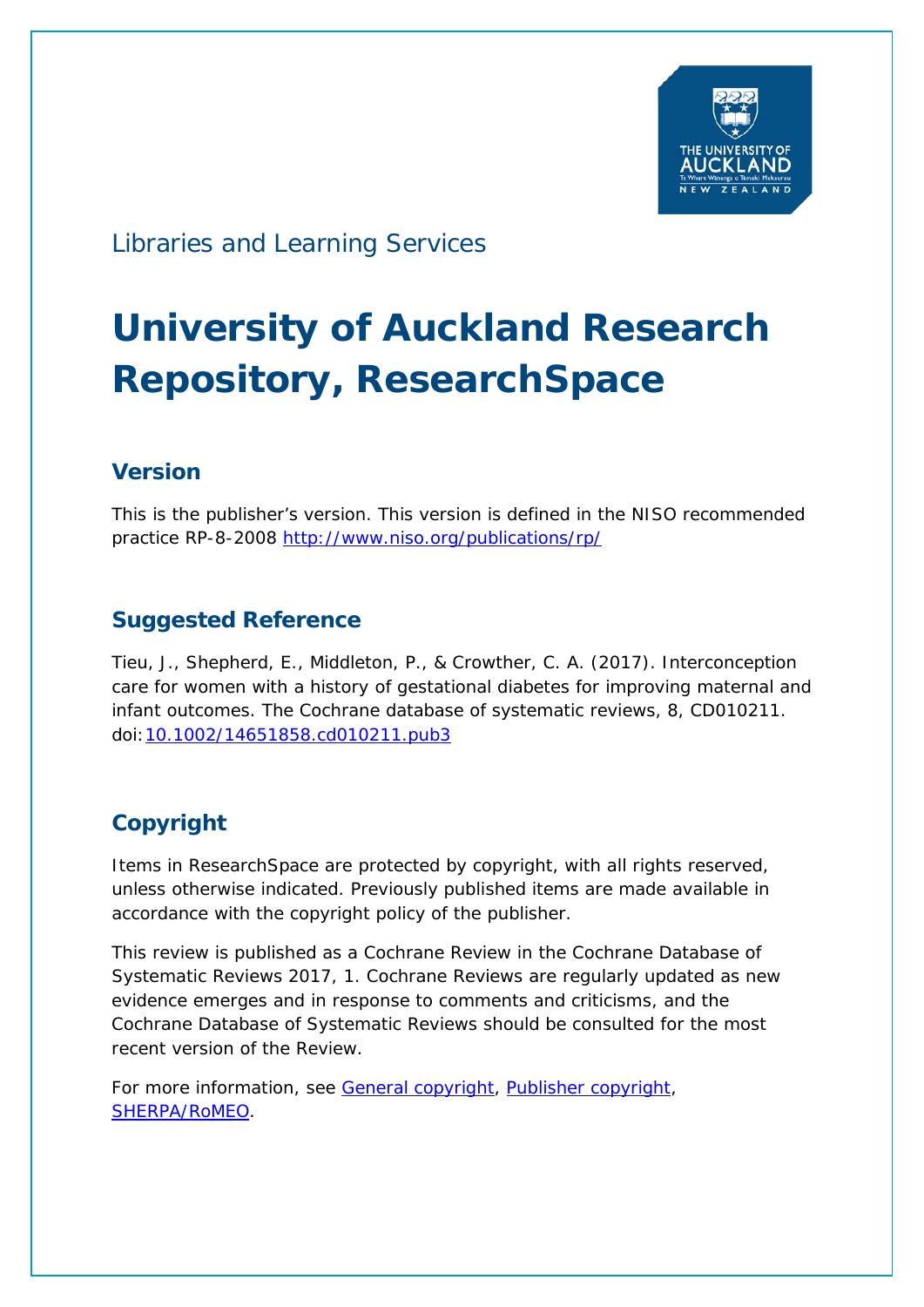

**Interconception care for women with a history of gestational diabetes for improving maternal and infant outcomes (Review)**

Tieu J, Shepherd E, Middleton P, Crowther CA

Tieu J, Shepherd E, Middleton P, Crowther CA. Interconception care for women with a history of gestational diabetes for improving maternal and infant outcomes. Cochrane Database of Systematic Reviews 2017, Issue 8. Art. No.: CD010211. DOI: 10.1002/14651858.CD010211.pub3.

**[www.cochranelibrary.com](def http://www.cochranelibrary.com)**

**Interconception care for women with a history of gestational diabetes for improving maternal and infant outcomes (Review)** Copyright © 2017 The Cochrane Collaboration. Published by John Wiley & Sons, Ltd.

**WILEY**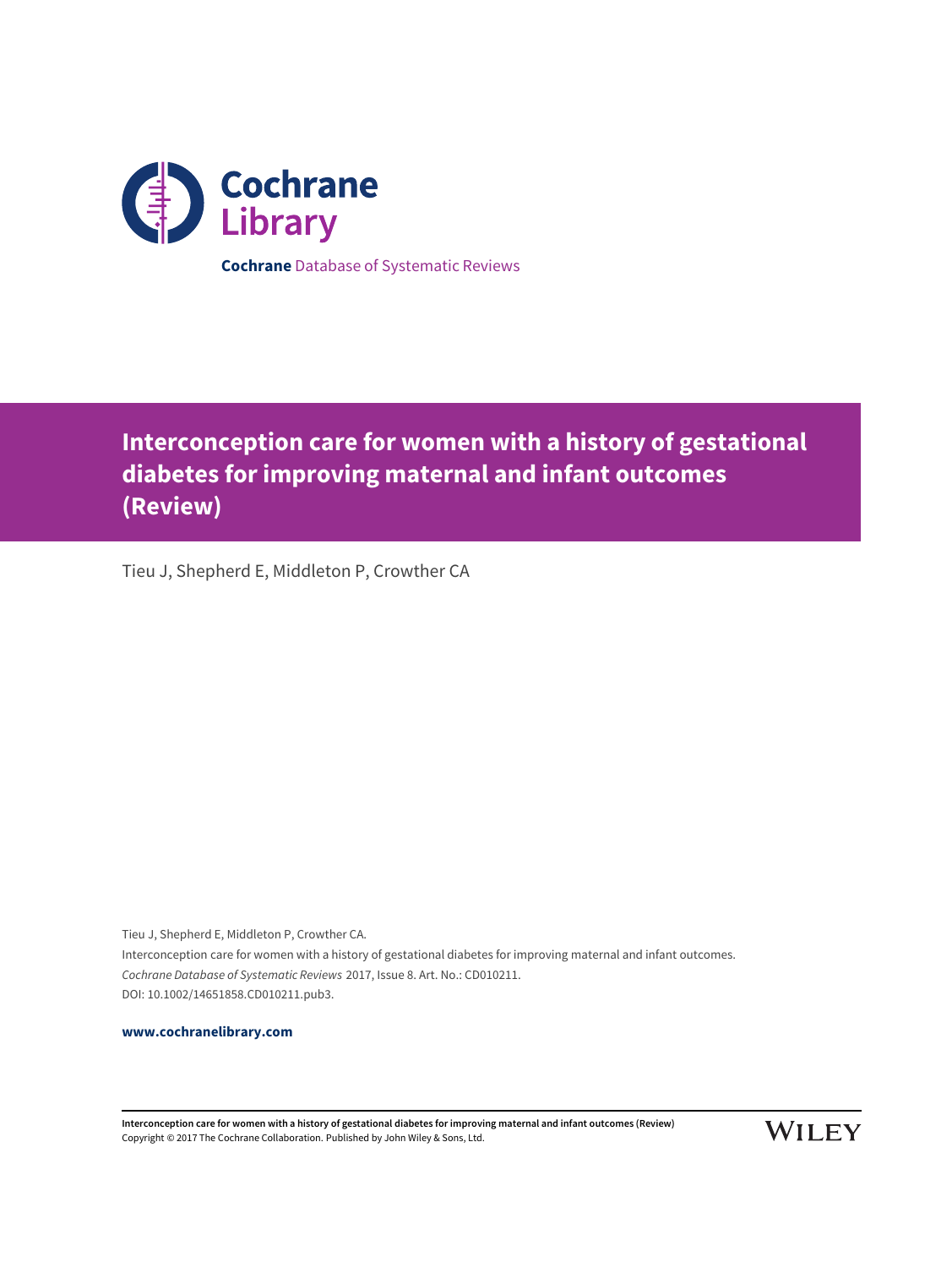# **TABLE OF CONTENTS**

| <b>HEADER</b>                                                                                                                                                                                                                                                   |
|-----------------------------------------------------------------------------------------------------------------------------------------------------------------------------------------------------------------------------------------------------------------|
| ABSTRACT<br>the contract of the contract of the contract of the contract of the contract of the contract of the contract of                                                                                                                                     |
| PLAIN LANGUAGE SUMMARY                                                                                                                                                                                                                                          |
| <b>BACKGROUND</b>                                                                                                                                                                                                                                               |
| <b>OBIECTIVES</b>                                                                                                                                                                                                                                               |
| <b>METHODS</b>                                                                                                                                                                                                                                                  |
| <b>RESULTS</b>                                                                                                                                                                                                                                                  |
| Figure 1.                                                                                                                                                                                                                                                       |
| <b>DISCUSSION</b><br>the contract of the contract of the contract of the contract of the contract of the contract of the contract of                                                                                                                            |
| AUTHORS' CONCLUSIONS<br>Q                                                                                                                                                                                                                                       |
| <b>ACKNOWLEDGEMENTS</b><br>$\Omega$                                                                                                                                                                                                                             |
| <b>REFERENCES</b><br><u>. In the second contract of the second contract of the second contract of the second contract of the second contract of the second contract of the second contract of the second contract of the second contract of the secon</u>       |
| 12                                                                                                                                                                                                                                                              |
| 16                                                                                                                                                                                                                                                              |
| <b>APPENDICES</b><br>16<br>the contract of the contract of the contract of the contract of the contract of the contract of the contract of                                                                                                                      |
| 20<br>WHAT'S NEW                                                                                                                                                                                                                                                |
| CONTRIBUTIONS OF AUTHORS<br>20                                                                                                                                                                                                                                  |
| DECLARATIONS OF INTEREST<br>20<br>a construction of the construction of the construction of the construction of the construction of the construction of the construction of the construction of the construction of the construction of the construction of the |
| SOURCES OF SUPPORT<br>2.1<br>and a construction of the construction of the construction of the construction of the construction of the construction of the construction of the construction of the construction of the construction of the construction of      |
| 21                                                                                                                                                                                                                                                              |
| <b>INDEX TERMS</b><br>21<br>a constitution de la constitution de la constitution de la constitution de la constitution de la constitution                                                                                                                       |

**Interconception care for women with a history of gestational diabetes for improving maternal and infant outcomes (Review) i Copyright © 2017 The Cochrane Collaboration. Published by John Wiley & Sons, Ltd.**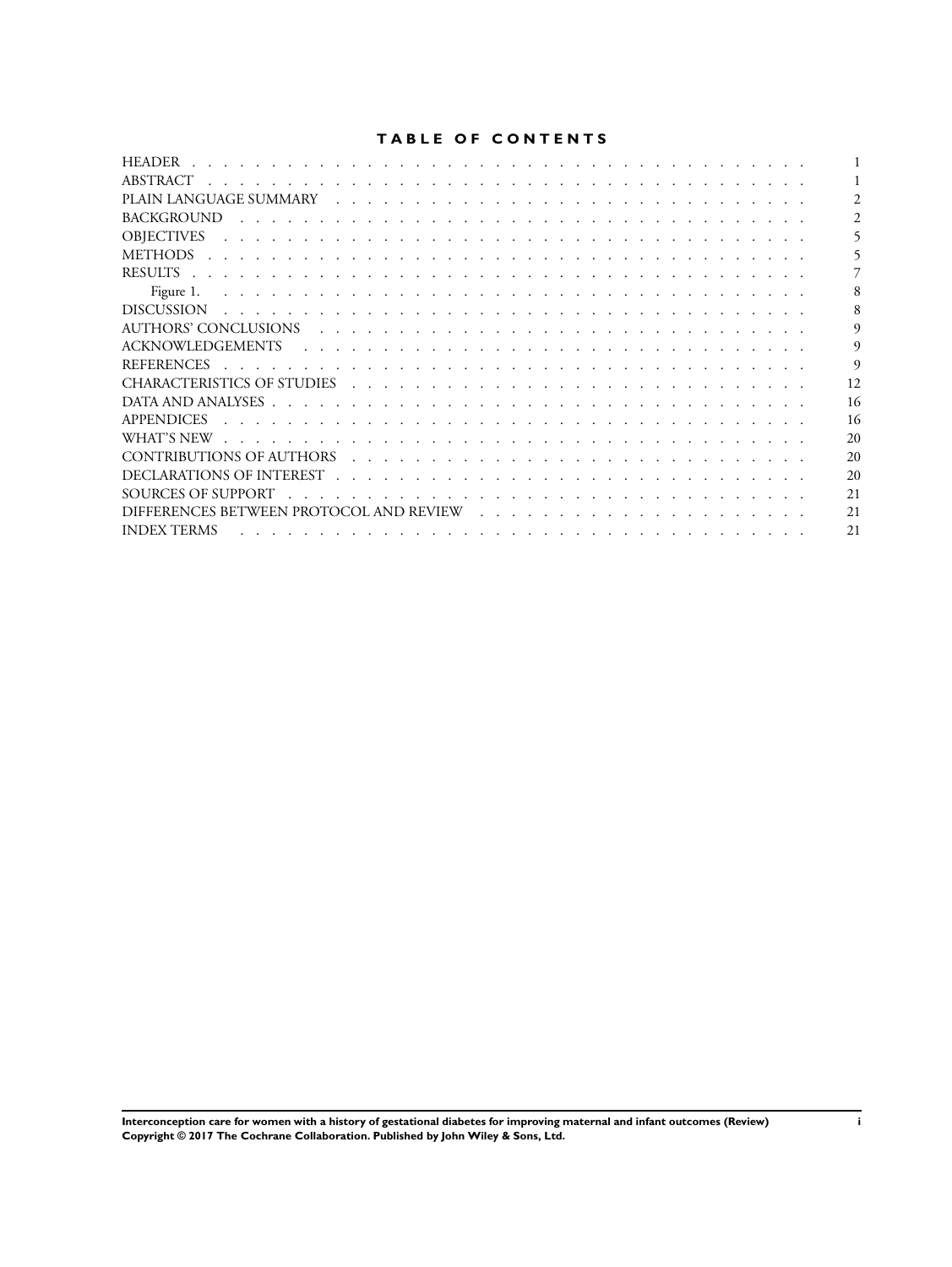**[Intervention Review]**

# **Interconception care for women with a history of gestational diabetes for improving maternal and infant outcomes**

Joanna Tieu<sup>1</sup>, Emily Shepherd<sup>1</sup>, Philippa Middleton<sup>2</sup>, Caroline A Crowther<sup>3</sup>

<sup>1</sup> ARCH: Australian Research Centre for Health of Women and Babies, Robinson Research Institute, Discipline of Obstetrics and Gynaecology, The University of Adelaide, Adelaide, Australia. <sup>2</sup>Healthy Mothers, Babies and Children, South Australian Health and Medical Research Institute, Adelaide, Australia. <sup>3</sup>Liggins Institute, The University of Auckland, Auckland, New Zealand

Contact address: Joanna Tieu, ARCH: Australian Research Centre for Health of Women and Babies, Robinson Research Institute, Discipline of Obstetrics and Gynaecology, The University of Adelaide, Women's and Children's Hospital, 1st floor, Queen Victoria Building, 72 King William Road, Adelaide, South Australia, 5006, Australia. [joanna.tieu@gmail.com](mailto:joanna.tieu@gmail.com), [joanna.tieu@mh.org.au](mailto:joanna.tieu@mh.org.au).

**Editorial group:** Cochrane Pregnancy and Childbirth Group. **Publication status and date:** New search for studies and content updated (no change to conclusions), published in Issue 8, 2017.

**Citation:** Tieu J, Shepherd E, Middleton P, Crowther CA. Interconception care for women with a history of gestational diabetes for improving maternal and infant outcomes. *Cochrane Database of Systematic Reviews* 2017, Issue 8. Art. No.: CD010211. DOI: 10.1002/14651858.CD010211.pub3.

Copyright © 2017 The Cochrane Collaboration. Published by John Wiley & Sons, Ltd.

### **A B S T R A C T**

#### **Background**

Gestational diabetes mellitus (GDM) is associated with adverse health outcomes for mothers and their infants both perinatally and long term. Women with a history of GDM are at risk of recurrence in subsequent pregnancies and may benefit from intervention in the interconception period to improve maternal and infant health outcomes.

#### **Objectives**

To assess the effects of interconception care for women with a history of GDM on maternal and infant health outcomes.

#### **Search methods**

We searched Cochrane Pregnancy and Childbirth's Trials Register (7 April 2017) and reference lists of retrieved studies.

#### **Selection criteria**

Randomised controlled trials, including quasi-randomised controlled trials and cluster-randomised trials evaluating any protocol of interconception care with standard care or other forms of interconception care for women with a history of GDM on maternal and infant health outcomes.

#### **Data collection and analysis**

Two review authors independently assessed study eligibility. In future updates of this review, at least two review authors will extract data and assess the risk of bias of included studies; the quality of the evidence will be assessed using the GRADE approach.

#### **Main results**

No eligible published trials were identified. We identified a completed randomised controlled trial that was designed to evaluate the effects of a diet and exercise intervention compared with standard care in women with a history of GDM, however to date, it has only published results on women who were pregnant at randomisation (and not women in the interconception period). We also identified an ongoing trial, in obese women with a history of GDM planning a subsequent pregnancy, which is assessing the effects of an intensive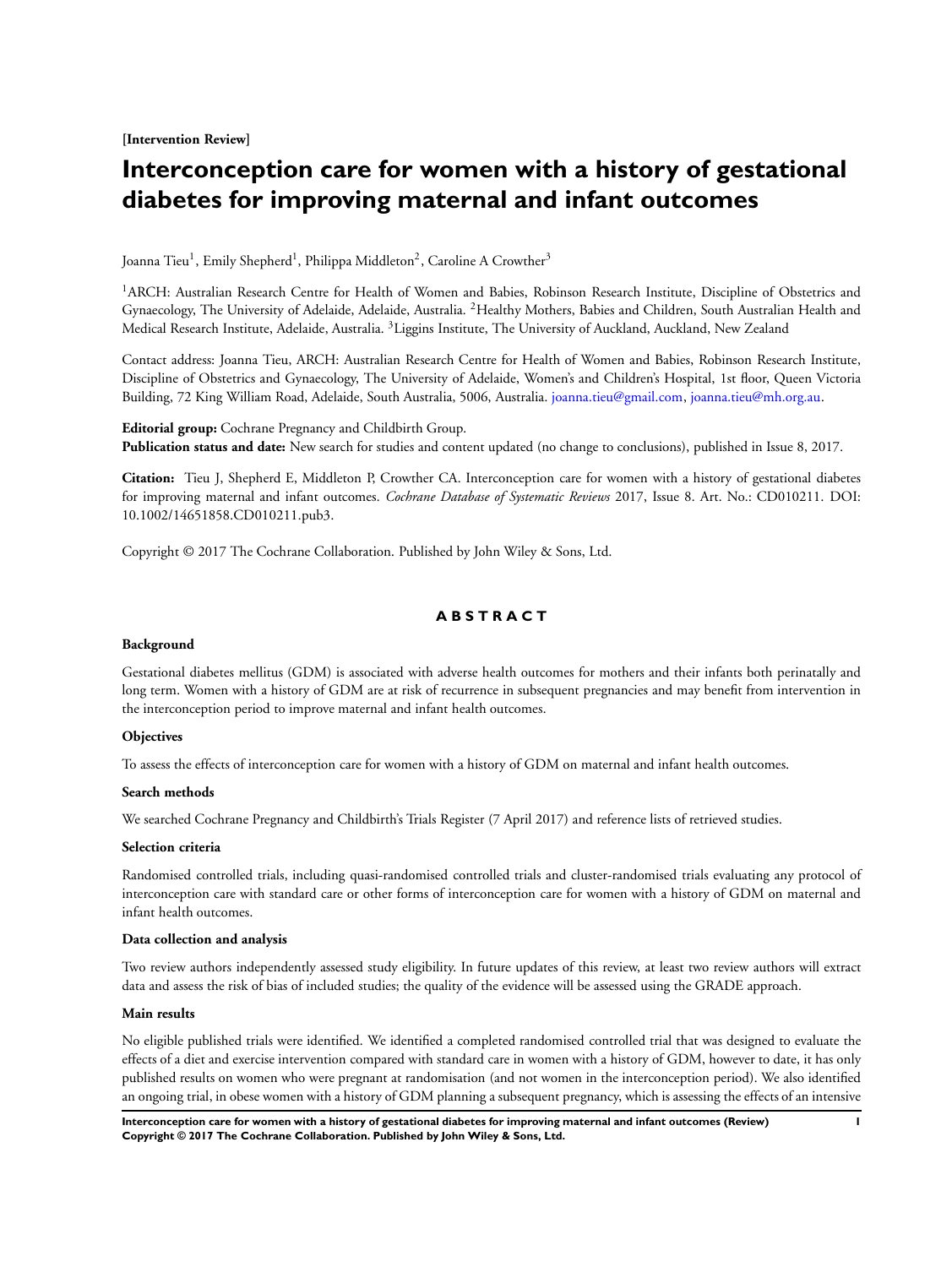lifestyle intervention, supported with liraglutide treatment, compared with usual care. We also identified a trial that was designed to evaluate the effects of a weight loss and exercise intervention compared with lifestyle education also in obese women with a history of GDM planning a subsequent pregnancy, however it has not yet been published. These trials will be re-considered for inclusion in the next review update.

#### **Authors' conclusions**

The role of interconception care for women with a history of GDM remains unclear. Randomised controlled trials are required evaluating different forms and protocols of interconception care for these women on perinatal and long-term maternal and infant health outcomes, acceptability of such interventions and cost-effectiveness.

#### **P L A I N L A N G U A G E S U M M A R Y**

#### **Care prior to the next pregnancy for women diagnosed with gestational diabetes**

#### **What is the issue?**

The aim of this Cochrane review was to look at the effects of specialised, targeted care given to mothers who have had a least one pregnancy affected by gestational diabetes. Does this sort of care improve the health of the mother and her baby, during and after her next pregnancy? We collected and analysed all relevant studies to answer this question (date of search: April 2017).

#### **Why is this important?**

Gestational diabetes (GD), also called gestational diabetes mellitus (GDM), is glucose intolerance arising during pregnancy. GDM can lead to health complications for the mother. These complications might include high blood pressure during pregnancy and at the birth, pre-eclampsia (high blood pressure plus protein in the urine), and the development of type 2 diabetes in the future. The birth is more likely to be induced. The babies of mothers with GDM are more likely to be born by caesarean section, and to develop diabetes as children or young adults. Women who experience GDM are at risk of developing it again in a subsequent pregnancy.

If targeted care between the birth of one child and the next pregnancy - known as interconception care - reduces the incidence of GDM, then perhaps these health risks can be reduced, too.

Interconception care may include education, dietary and lifestyle advice, intervention with medication and careful monitoring of the mother's health, focusing on testing for glucose tolerance.

#### **What evidence did we find?**

We searched for trials which looked at the health outcomes for women and babies after specific interconception care, and compared the outcomes for standard care (with no interconception care of this type). Our search identified one trial which has yet to issue a full set of results, plus two further trials; one of these is still underway and the other has yet to be published.

#### **What does this mean?**

Because there are no studies currently available, there is not enough evidence at present to say if interconception care for women with a history of GDM can help to improve the health of mothers and their infants. More high-quality studies are needed, which assess both short- and long-term health outcomes for women and their babies, as well as evaluating the impact on the health services.

#### **Description of the condition**

Gestational diabetes mellitus (GDM) is defined as 'carbohydrate intolerance resulting in hyperglycaemia of variable severity with

**Interconception care for women with a history of gestational diabetes for improving maternal and infant outcomes (Review) 2 Copyright © 2017 The Cochrane Collaboration. Published by John Wiley & Sons, Ltd.**

# **B A C K G R O U N D**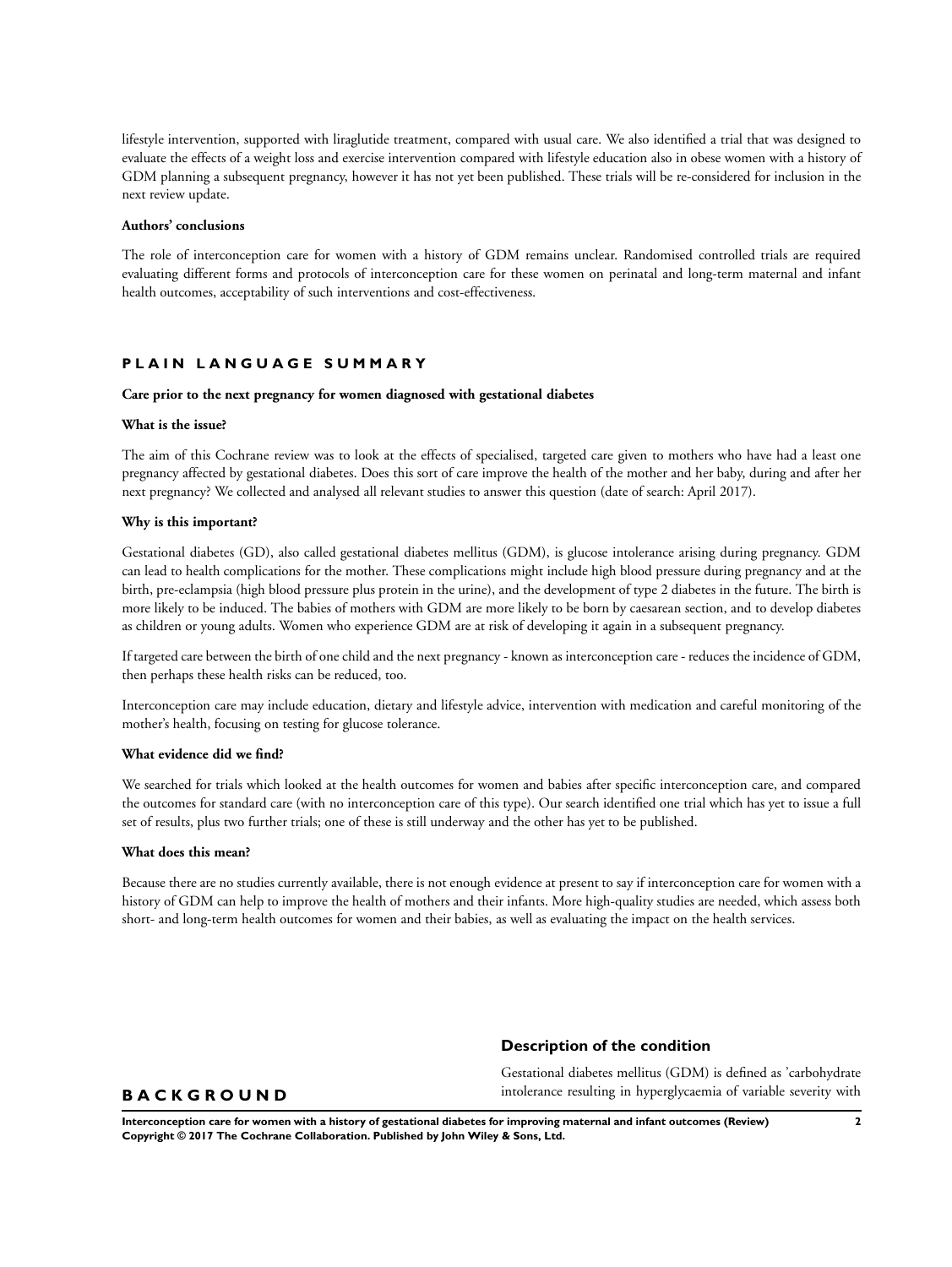onset or first recognition during pregnancy' [\(WHO 1999\)](#page-11-0). This definition includes women who first present with type 1 or type 2 diabetes during pregnancy, or where diabetes was previously undetected. Although GDM typically resolves following birth, it is associated with adverse outcomes for both mother and infant, both in the perinatal period and in the long term.

In subsequent pregnancies of women with a history of GDM, one of the main issues is recurrence of GDM and the associated outcomes. Irrespective of subsequent pregnancies, other long-term considerations for these women include the development of type 2 diabetes, metabolic syndrome and the risk of cardiovascular disease.

#### **Epidemiology**

The reported incidence of GDM varies between different populations and the method and criteria by which the diagnosis is made, with some studies estimating that between 1% and 28% of pregnancies are affected by GDM [\(Jiwani 2012](#page-11-0)). Despite variation in diagnostic criteria, there is widespread agreement that the prevalence of diabetes, including GDM, is increasing across the world, in line with the escalating prevalence of obesity. In women with a history of GDM, recurrence occurs in 30% to 84% of subsequent pregnancies ([Kim 2007\)](#page-11-0).

A number of risk factors have been linked to GDM, including a history of GDM or glucose intolerance [\(Kim 2007](#page-11-0)), family history of first-degree relatives with GDM or type 2 diabetes, ethnicity (e.g. African, Hispanic, South or East Asian, Native American and Pacific Islander), advanced maternal age, maternal high or low birthweight, high parity, a past history of a macrosomic (large) baby or a stillbirth [\(Petry 2010](#page-11-0)), polycystic ovarian syndrome ( [Toulis 2009\)](#page-11-0), and maternal overweight or obesity (body mass index (BMI) equal to or greater than 25 kg/m² or 30 kg/m², respectively) [\(Torloni 2009](#page-11-0)).

Many of these risk factors are unmodifiable background characteristics of the women. It is therefore unsurprising that women with a history of GDM are at an increased risk of recurrent GDM. In addition to a history of GDM in a previous pregnancy, other risk factors for recurrence include ethnicity, maternal age, prepregnancy obesity, weight gain between pregnancies, a short interpregnancy interval and the number of previous pregnancies affected by GDM [\(Gaudier 1992](#page-11-0); [Getahun 2010](#page-11-0); [Kwak 2008](#page-11-0); [Major 1998](#page-11-0)). Certain characteristics of the pregnancy affected by GDM have also been reported to increase the risk of recurrence, specifically, earlier diagnosis of GDM, insulin requirement for blood glucose control and higher infant birthweight [\(Gaudier 1992](#page-11-0); [Kwak 2008;](#page-11-0) [MacNeill 2001;](#page-11-0) [Major 1998\)](#page-11-0).

#### **Screening and diagnosis of gestational diabetes**

There is little consensus on the most appropriate methods by which to screen and diagnose GDM. Screening methods include selective- (risk factor-) based screening, or universal screening, commonly performed between 24 and 28 weeks' gestation, with the use of random or fasting blood glucose concentrations and a 50 g oral glucose challenge test. Diagnostic testing commonly involves either a 75 g or 100 g oral glucose tolerance test, with various diagnostic cut-offs used. These are addressed in the Cochrane reviews '*Screening and subsequent management for gestational diabetes for improving maternal and infant health*' [\(Tieu 2014](#page-11-0)) and '*Different strategies for diagnosing gestational diabetes to improve maternal and infant health*' [\(Farrar 2015](#page-11-0)).

Women with a history of GDM are acknowledged as being at high risk for both GDM recurrence and type 2 diabetes, and it is suggested that women with a history of GDM may require greater monitoring for glucose intolerance during subsequent pregnancies, as such through early self-monitoring of blood glucose, or an early oral glucose tolerance test ([NICE 2015\)](#page-11-0).

#### **Clinical features**

#### **Maternal**

GDM is usually diagnosed before women experience symptoms, such as polyuria, polydipsia or fatigue. GDM is associated with increased rates of caesarean birth and pre-eclampsia [\(Dodd 2007](#page-11-0)). As mentioned above, women who develop GDM represent a subset of the population prone to developing subsequent type 2 diabetes, in addition to recurrent GDM in future pregnancies. Within 10 years of women developing GDM, approximately half develop type 2 diabetes [\(Kim 2002\)](#page-11-0). Furthermore, there is increasing evidence that women with a history of GDM may also be at increased risk of cardiovascular disease and metabolic syndrome ([Reece 2009;](#page-11-0) [Reece 2010](#page-11-0); [Vohr 2008](#page-11-0)).

#### **Infant**

Excess insulin due to maternal hyperglycaemia acts in two ways on the fetus. Firstly, insulin promotes fat deposition due to the state of nutrient excess ([Pedersen 1954;](def http://onlinelibrary.wiley.com/openalty @M /hskip z@skip cochranepenalty @M /hskip z@skip clsysrevpenalty @M /hskip z@skip articlespenalty @M /hskip z@skip CD007222penalty @M /hskip z@skip bibliography.html#CD007222-bbs2-0078) [Whitelaw](def http://onlinelibrary.wiley.com/openalty @M /hskip z@skip cochranepenalty @M /hskip z@skip clsysrevpenalty @M /hskip z@skip articlespenalty @M /hskip z@skip CD007222penalty @M /hskip z@skip bibliography.html#CD007222-bbs2-0092) [1977](def http:/penalty @M /hskip z@skip onlinelibrary.penalty z@ wiley.penalty z@ compenalty @M /hskip z@skip openalty @M /hskip z@skip cochranepenalty @M /hskip z@skip clsysrevpenalty @M /hskip z@skip articlespenalty @M /hskip z@skip CD007222penalty @M /hskip z@skip bibliography.penalty z@ html#CD007222-bbs2-0092)). Insulin also acts as a growth factor, stimulating further growth of the infant in utero [\(Hunt 2007](#page-11-0)). Thus, fetal hyperinsulinaemia results in excessive growth of the fetus, leading to one of the major perinatal concerns in GDM, macrosomia (birthweight greater than 4000 g). Macrosomia may lead to birth trauma including shoulder dystocia, nerve palsies and fractures [\(Reece 2009](#page-11-0); [Reece 2010\)](#page-11-0). GDM is associated with respiratory distress syndrome, neonatal hypoglycaemia (low blood glucose), hyperbilirubinaemia (high bilirubin levels), polycythaemia (excess red blood cells), and hypocalcaemia (low calcium) [\(Reece 2009](#page-11-0); [Reece 2010](#page-11-0)). In utero exposure to hyperglycaemia has long-lasting effects on the infant, increasing their risk of future obesity and type 2 diabetes [\(Reece 2009](#page-11-0); [Reece](#page-11-0) [2010](#page-11-0)).

**Interconception care for women with a history of gestational diabetes for improving maternal and infant outcomes (Review) 3 Copyright © 2017 The Cochrane Collaboration. Published by John Wiley & Sons, Ltd.**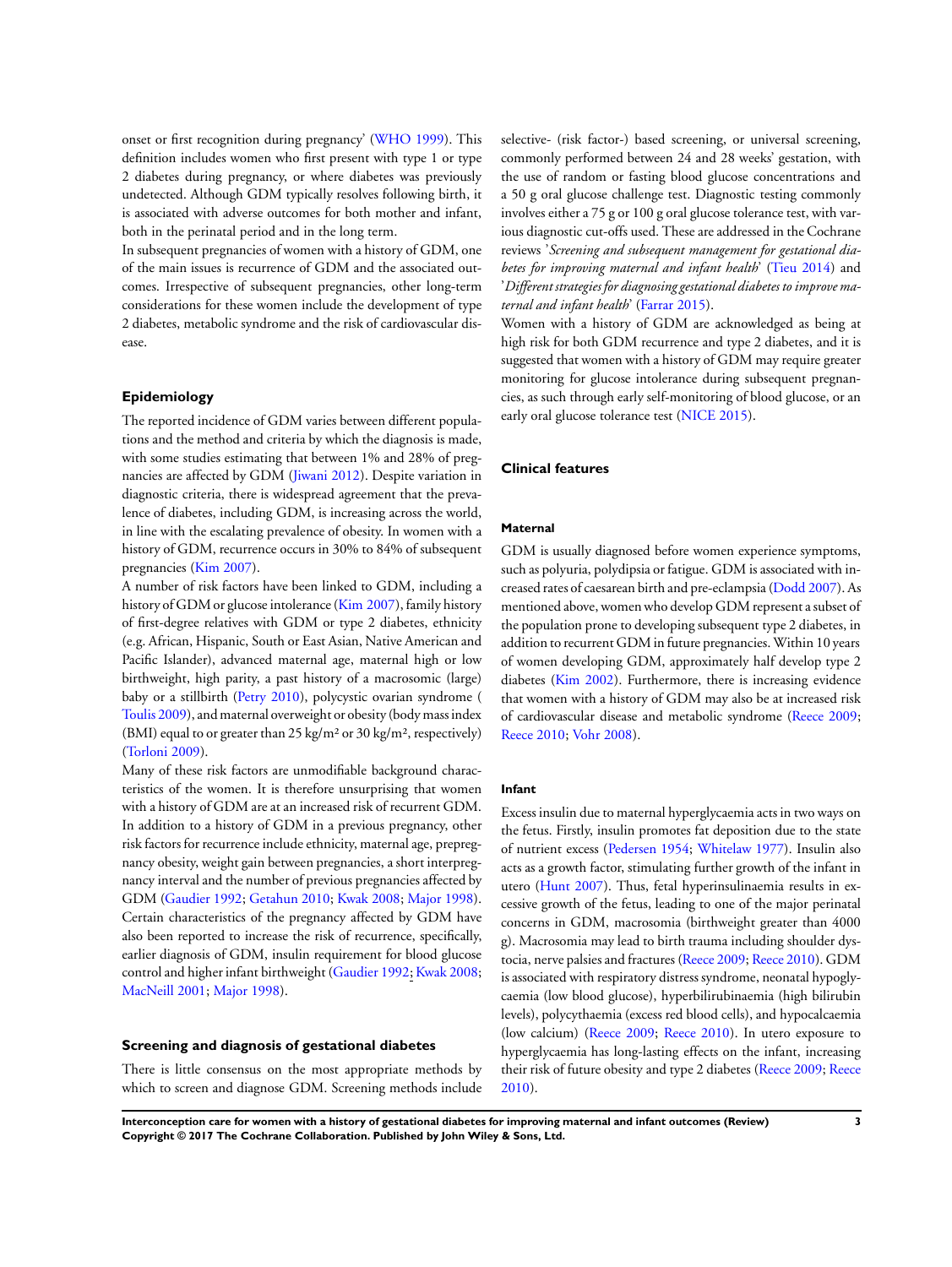While there is relatively little reported on the effects of recurrent GDM on infants, infants born to mothers with recurrent GDM are likely to be larger, as measured by birthweight, incidence of largefor-gestational age, or macrosomia compared with infants born to mothers without recurrent GDM in a subsequent pregnancy [\(Spong 1998](#page-11-0)).

#### **Management of GDM**

The importance of management for women with GDM has been recognised [\(Crowther 2005;](#page-11-0) [Landon 2009](#page-11-0)), and several Cochrane reviews have (or plan to) assess alternative management strategies for GDM ([Alwan 2009](#page-11-0)), including lifestyle interventions [\(Brown](#page-11-0) [2017a\)](#page-11-0), insulin ([Brown 2016a\)](#page-11-0), oral anti-diabetic pharmacological therapies ([Brown 2017b](#page-11-0)), exercise [\(Brown 2017c\)](#page-11-0), dietary supplementation with myo-inositol ([Brown 2016b](#page-11-0)), and different intensities of glycaemic control ([Martis 2016\)](#page-11-0).

#### **Description of the intervention**

Interconception care may encompass a variety of interventions, including education, dietary and lifestyle advice, pharmacological intervention and active surveillance for illness and complications. It includes care between the birth of one child to the next pregnancy.

Internationally, clinical practice guidelines and consensus statements generally recommend postpartum assessment for continuing glucose intolerance after six to 12 weeks, by oral glucose tolerance testing to detect type 2 diabetes, and on a regular basis thereafter (i.e. every one to three years thereafter depending on other risk factors) [\(ACOG 2013](#page-11-0); [ADA 2017;](#page-11-0) [CDA 2013](#page-11-0); [Metzger](#page-11-0) [2007](#page-11-0); [Nankervis 2014;](#page-11-0) [NICE 2015\)](#page-11-0). Despite such recommendations, a high proportion of women with previous GDM do not have testing for diabetes in the postpartum period ([Blatt 2011](#page-11-0)). A Cochrane review evaluating '*Reminder systems for women with previous GDM to increase uptake of testing for type 2 diabetes orimpaired glucose tolerance*', showed low-quality evidence supporting an increase in the uptake of testing for type 2 diabetes in women with previous GDM following the issue of postal reminders [\(Middleton](#page-11-0) [2014](#page-11-0)).

While often recommended, there is little evidence on what care women with a history of GDM should receive prior to a subsequent pregnancy. Clinical guidelines recommend that women be assessed preconceptually for a medical review and/or an oral glucose tolerance test, with early evaluation for glucose intolerance during pregnancy [\(ACOG 2013](#page-11-0); [NICE 2015](#page-11-0)). In addition to earlier identification and management of diabetes, interconception care after the postpartum period would ideally aim to target the modifiable risk factors for GDM, thus improving women's metabolic profiles.

#### **How the intervention might work**

In a survey of women with a history of GDM within the last five years, while 90% understood that previous GDM placed women at high risk of type 2 diabetes, only 16% believed that they themselves were at high risk of developing diabetes [\(Kim 2007b](#page-11-0)). This was partially explained by women planning to improve their behaviour in the future. When women considered the risks if they continued their current lifestyle, this risk perception rose to 39%. Importantly 85% of these women had plans for risk-reducing be-haviour ([Kim 2007b](#page-11-0)). Another survey comparing women with children and a history of GDM with women with children without a history of GDM, found that those with a history of GDM were more likely to smoke and less likely to meet fruit and vegetable consumption recommendations [\(Kieffer 2006](#page-11-0)).

The interconception period provides an opportunity to provide advice on potential risks and possible interventions to improve health. Moreover, it provides the opportunity to identify undiagnosed pre-existing diabetes. Since women with a history of GDM are at increased risk of diabetes, and pre-existing diabetes in pregnancy is linked to poor maternal and infant health outcomes, it is important to identify and manage accordingly in the interconception period.

Risk factor reduction is a potential area of focus for these women, targeting modifiable risk factors such as maternal obesity where dietary and lifestyle interventions could be implemented and potentially benefit women with a history of GDM. Reducing maternal obesity itself may also lead to better maternal and infant health outcomes outside of its potential effect in the prevention of GDM. Regardless of whether women subsequently become pregnant, such interventions may improve the health of these women. There is little information on the value of pharmacological agents such as oral anti-diabetics for women with a history of GDM in the preconceptual period; assessed in the Cochrane review, '*Oral anti-diabetic agents for women with pre-existing diabetes mellitus/ impaired glucose tolerance or previous gestational diabetes mellitus*' [\(Tieu 2010b](#page-11-0)). The use of oral anti-diabetic agents has been predominantly in the setting of polycystic ovarian syndrome or for prevention of type 2 diabetes in women with a history of GDM. '*Interventions for the prevention of type 2 diabetes in women with previous gestational diabetes*' will be the focus of a planned Cochrane review ([Li 2017](#page-11-0)).

# **Why it is important to do this review**

Women with a history of GDM are recognised to be at high risk for recurrence in subsequent pregnancies, type 2 diabetes and cardiovascular disease, and therefore, for adverse maternal and infant health outcomes. While management of GDM is worthwhile, interconception care for these women also has the potential to improve maternal and infant health. Interconception care may also allow for detection and appropriate management of asymptomatic

**Interconception care for women with a history of gestational diabetes for improving maternal and infant outcomes (Review) 4 Copyright © 2017 The Cochrane Collaboration. Published by John Wiley & Sons, Ltd.**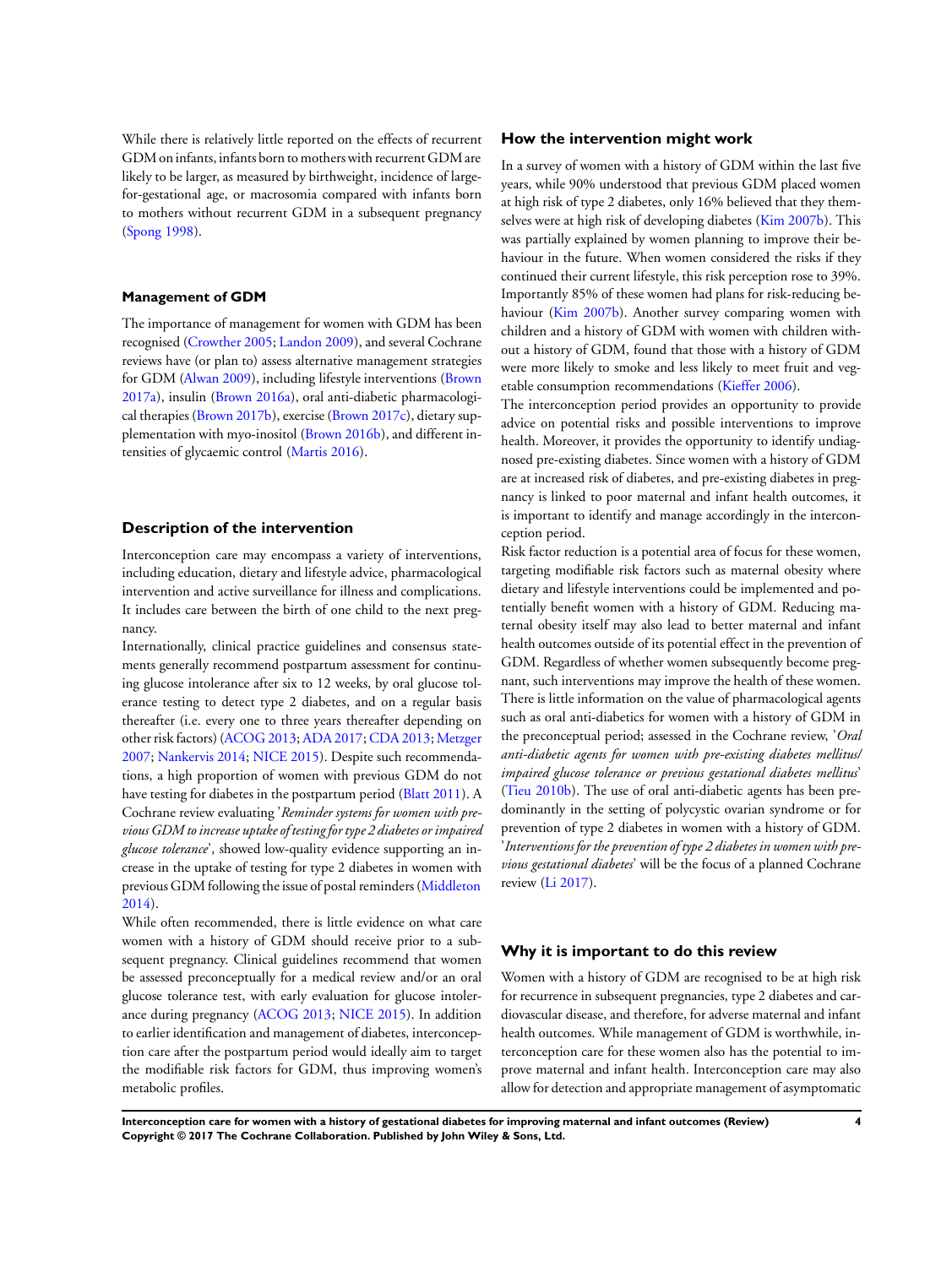pre-existing diabetes and provide an opportunity for risk factor reduction and, potentially, prevention of recurrent GDM and its sequelae.

Routine pre-pregnancy care and preconception care for women with known diabetes mellitus are reviewed by the Cochrane reviews '*Routine pre-pregnancy health promotion for improving pregnancy outcomes*' ([Whitworth 2009\)](#page-11-0) and '*Preconception care for diabetic women for improving maternal and infant health*' [\(Tieu 2010](#page-11-0)).

# **O B J E C T I V E S**

To assess the effects of interconception care for women with a history of gestational diabetes mellitus on maternal and infant health outcomes.

#### **M E T H O D S**

#### **Criteria for considering studies for this review**

#### **Types of studies**

Randomised controlled trials (RCTs), including quasi-RCTs and cluster-RCTs. We plan to exclude cross-over trials. We plan to exclude trials presented only as abstracts where information on risk of bias and primary or secondary outcomes cannot be obtained; we plan to reconsider these trials for inclusion once the full publication is available.

#### **Types of participants**

Women who have been diagnosed with gestational diabetes mellitus (GDM) in a previous pregnancy. Diagnosis of GDM made according to individual study criteria.

#### **Types of interventions**

Any protocol of care compared with no care and other forms of interconception care. Interventions may continue during pregnancy.

#### **Types of outcome measures**

For this update, we used the core outcome set agreed by consensus between review authors of Cochrane Pregnancy and Childbirth systematic reviews for prevention and treatment of gestational diabetes mellitus (GDM) and pre-existing diabetes, which we adapted, as appropriate for this review question.

#### **Primary outcomes**

#### **For women**

- GDM (diagnostic criteria as defined in individual trials)
- Hypertensive disorders of pregnancy (including pre-
- eclampsia, pregnancy-induced hypertension, eclampsia)
	- Caesarean section

#### **For children**

- Large-for-gestational age
- Perinatal mortality (stillbirth or neonatal death)
- Mortality or morbidity composite (e.g. death, shoulder

dystocia, bone fracture or nerve palsy)

#### **Secondary outcomes**

#### **For women**

# *All women (interconception, and if pregnant, antenatal and postnatal)*

- Adherence to the intervention
- Behaviour changes associated with the intervention
- Sense of well-being and quality of life
- Views of the intervention
- Glycaemic control during/at the end of the intervention
- (e.g. HbA1c, blood glucose)
	- Pregnancy
	- Weight gain
	- Body mass index (BMI)

#### *Pregnant women*

- Spontaneous abortion/miscarriage/therapeutic abortion
- Induction of labour
- Perineal trauma
- Placental abruption
- Postpartum haemorrhage
- Postpartum infection
- Breastfeeding
- Postnatal depression

#### *Pregnant women with GDM*

- Use of additional pharmacotherapy
- Hypoglycaemia
- Mortality

**Interconception care for women with a history of gestational diabetes for improving maternal and infant outcomes (Review) 5 Copyright © 2017 The Cochrane Collaboration. Published by John Wiley & Sons, Ltd.**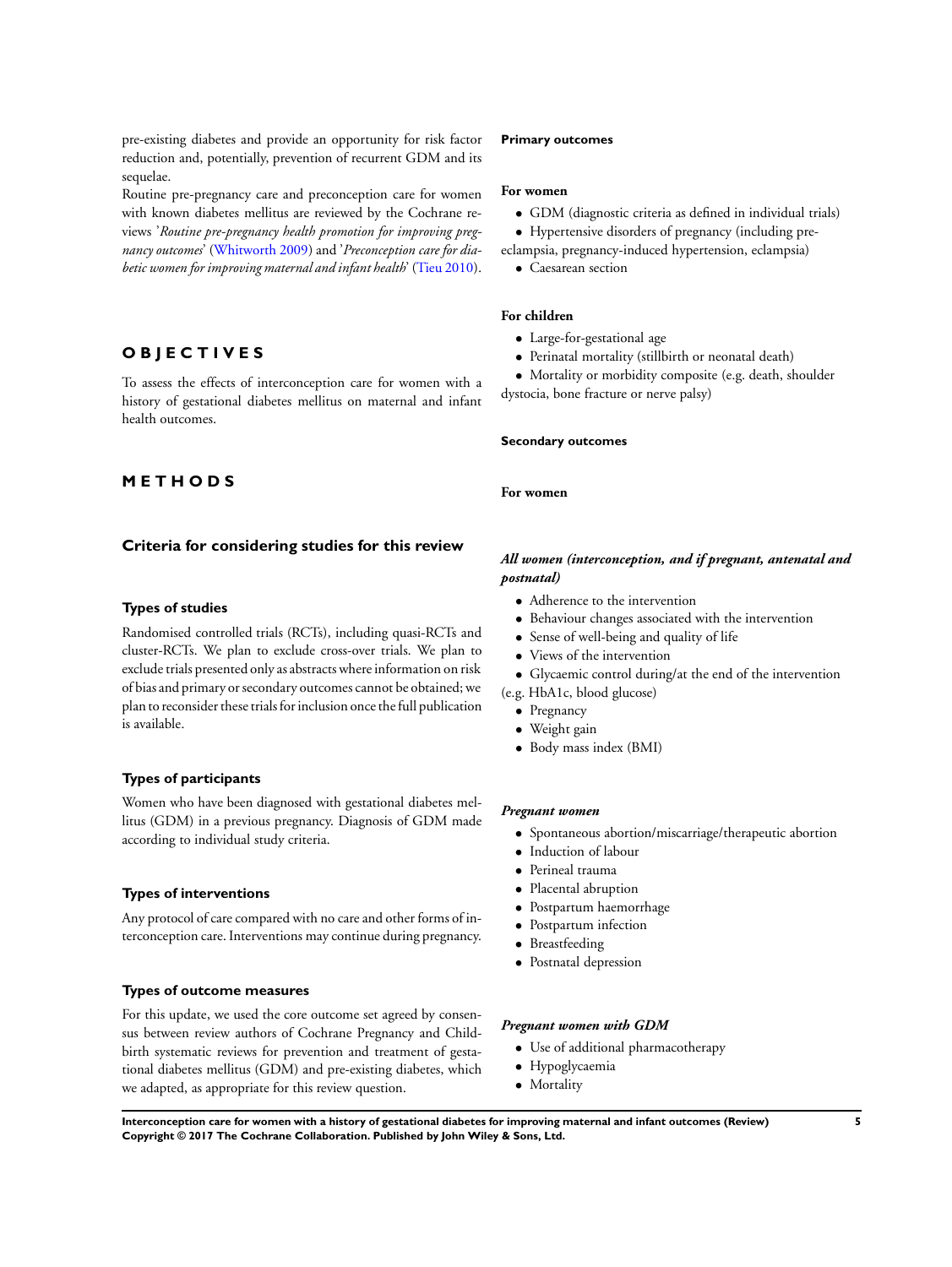#### *Longer term*

- GDM in a subsequent pregnancy
- Type 1 diabetes mellitus
- Type 2 diabetes mellitus
- Impaired glucose tolerance
- Cardiovascular health (e.g. blood pressure, hypertension, cardiovascular disease, metabolic syndrome)

#### **For children**

#### *Fetuses/neonates*

- Stillbirth
- Neonatal death
- Gestational age at birth
- Preterm birth (before 37 weeks' gestation; before 34 weeks' gestation)
	- Apgar score less than seven at five minutes
	- Macrosomia
	- Small-for-gestational age
	- Birthweight and z score
	- Head circumference and z score
	- Length and z score
	- Ponderal index
	- Adiposity
	- Shoulder dystocia
	- Bone fracture
	- Nerve palsy
	- Respiratory distress syndrome
	- Hypoglycaemia
	- Hyperbilirubinaemia

# *Children/adults*

- Weight and z scores
- Height and z scores
- Head circumference and z scores
- Adiposity (e.g. as measured by BMI, skinfold thickness)
- Cardiovascular health (e.g. blood pressure, hypertension, cardiovascular disease, metabolic syndrome)
	- Education, employment and social status/achievement
	- Type 1 diabetes mellitus
	- Type 2 diabetes mellitus
	- Impaired glucose tolerance
	- Neurosensory disability
	- Employment, education and social status/achievement

#### **For the use of health services**

- Number of hospital or health professional visits
- Number of antenatal visits or admissions
- Length of antenatal stay
- Neonatal intensive care unit admission
- Length of postnatal stay (mother)
- Length of postnatal stay (baby)
- Costs to families associated with the intervention
- Costs associated with the intervention
- Cost of maternal care
- Cost of infant care

#### **Search methods for identification of studies**

The following methods section of this review is based on a standard template used by Cochrane Pregnancy and Childbirth.

#### **Electronic searches**

We searched Cochrane Pregnancy and Childbirth's Trials Register by contacting their Information Specialist (7 April 2017).

The Register is a database containing over 22,000 reports of controlled trials in the field of pregnancy and childbirth. For full search methods used to populate Pregnancy and Childbirth's Trials Register including the detailed search strategies for CENTRAL, MED-LINE, Embase and CINAHL; the list of handsearched journals and conference proceedings, and the list of journals reviewed via the current awareness service, please follow this link to the editorial information about [Cochrane Pregnancy and](def http://onlinelibrary.wiley.com/openalty @M /hskip z@skip cochranepenalty @M /hskip z@skip claboutpenalty @M /hskip z@skip articles/PREGpenalty @M /hskip z@skip frame.html) [Childbirth](def http:/penalty @M /hskip z@skip onlinelibrary.penalty z@ wiley.penalty z@ compenalty @M /hskip z@skip openalty @M /hskip z@skip cochranepenalty @M /hskip z@skip claboutpenalty @M /hskip z@skip articlespenalty @M /hskip z@skip PREGpenalty @M /hskip z@skip frame.penalty z@ html) in the Cochrane Library and select the '*Specialized Register*' section from the options on the left side of the screen.

Briefly, Cochrane Pregnancy and Childbirth's Trials Register is maintained by their Information Specialist and contains trials identified from:

1. monthly searches of the Cochrane Central Register of Controlled Trials (CENTRAL);

- 2. weekly searches of MEDLINE (Ovid);
- 3. weekly searches of Embase (Ovid);
- 4. monthly searches of CINAHL (EBSCO);

5. handsearches of 30 journals and the proceedings of major conferences;

6. weekly current awareness alerts for a further 44 journals plus monthly BioMed Central email alerts;

7. scoping search of clinical trials registries ([ClinicalTrials.gov](def http://clinicaltrials.gov/) and the WHO International Clinical Trials Registry Platform ( [ICTRP](def http:/penalty @M /hskip z@skip apps.penalty z@ who.penalty z@ intpenalty @M /hskip z@skip trialsearchpenalty @M /hskip z@skip ))).

Search results are screened by two people and the full text of all relevant trial reports identified through the searching activities described above is reviewed. Based on the intervention described, each trial report is assigned a number that corresponds to a specific Pregnancy and Childbirth review topic (or topics), and is then added to the Register. The Information Specialist searches

**Interconception care for women with a history of gestational diabetes for improving maternal and infant outcomes (Review) 6 Copyright © 2017 The Cochrane Collaboration. Published by John Wiley & Sons, Ltd.**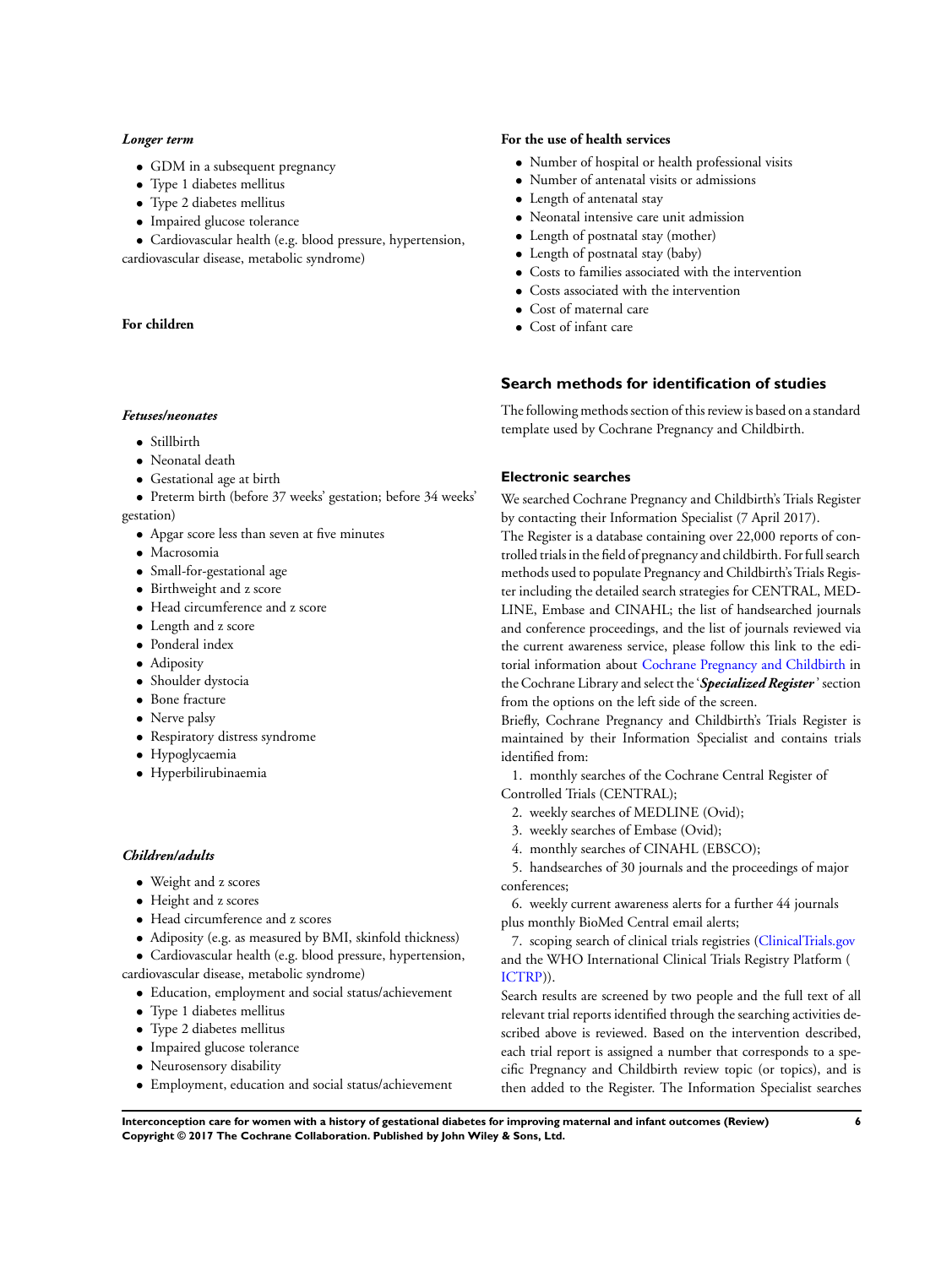the Register for each review using this topic number rather than keywords. This results in a more specific search set which has been fully accounted for in the relevant review sections ([Studies awaiting](#page-11-0) [classification;](#page-11-0) [Ongoing studies\)](#page-11-0).

#### **Searching other resources**

We searched the reference lists of retrieved studies. We did not apply any language or date restrictions.

#### **Data collection and analysis**

For methods used in the previous version of this review, *see* [Tieu](#page-11-0) [2013](#page-11-0).

Two review authors independently assessed for inclusion the reports identified as a result of the search strategy. No studies were eligible for inclusion. We would have resolved any disagreement through discussion with a third person.

Full methods of data collection and analysis to be used in future updates of this review, if eligible studies are identified, are given in [Appendix 1.](#page-18-0)

**R E S U L T S**

#### **Description of studies**

The updated search of Cochrane Pregnancy and Childbirth's reg-ister identified nine reports, relating to one trial [\(Koivusalo 2016](#page-11-0)), which we have listed as awaiting further classification, and one report relating to one trial ([ISRCTN76189107](#page-11-0)) which we have listed as ongoing.

[Koivusalo 2016](#page-11-0) recruited 788 women including 235 women who were not pregnant during their first study visit (women with a previous history of gestational diabetes mellitus (GDM) (187) or a pre-pregnancy BMI  $\geq$  30 kg/m2 (48)), and assessed a diet and exercise intervention compared with standard care. To date, however, results have only been reported for the subset of women who were pregnant during the first study visit. See [Characteristics](#page-15-0) [of studies awaiting classification.](#page-15-0)

We identified one new ongoing trial ([ISRCTN76189107](#page-11-0)), which plans to include 50 obese women with a previous history of GDM pre-pregnancy, and assess the effects of an intensive lifestyle intervention supported with liraglutide treatment compared with standard care. In the previous version of this review we identified one additional trial [\(NCT00924599](#page-11-0)), which to date, has not been published (and is thus listed as ongoing). This trial planned to include 12 obese women with a history of GDM and to assess the effects of a pre-pregnancy weight loss and exercise intervention compared with lifestyle education. See [Characteristics of ongoing](def http://onlinelibrary.wiley.com/doi/10.1002/14651858.CD009302.pub2penalty @M /hskip z@skip tables#CD009302-sec2-0016) [studies.](def http:/penalty @M /hskip z@skip onlinelibrary.penalty z@ wiley.penalty z@ compenalty @M /hskip z@skip doipenalty @M /hskip z@skip 10.penalty z@ 1002penalty @M /hskip z@skip 14651858.penalty z@ CD009302.penalty z@ pub2penalty @M /hskip z@skip tables#CD009302-sec2-0016)

See: [Figure 1.](#page-10-0)

**Interconception care for women with a history of gestational diabetes for improving maternal and infant outcomes (Review) 7 Copyright © 2017 The Cochrane Collaboration. Published by John Wiley & Sons, Ltd.**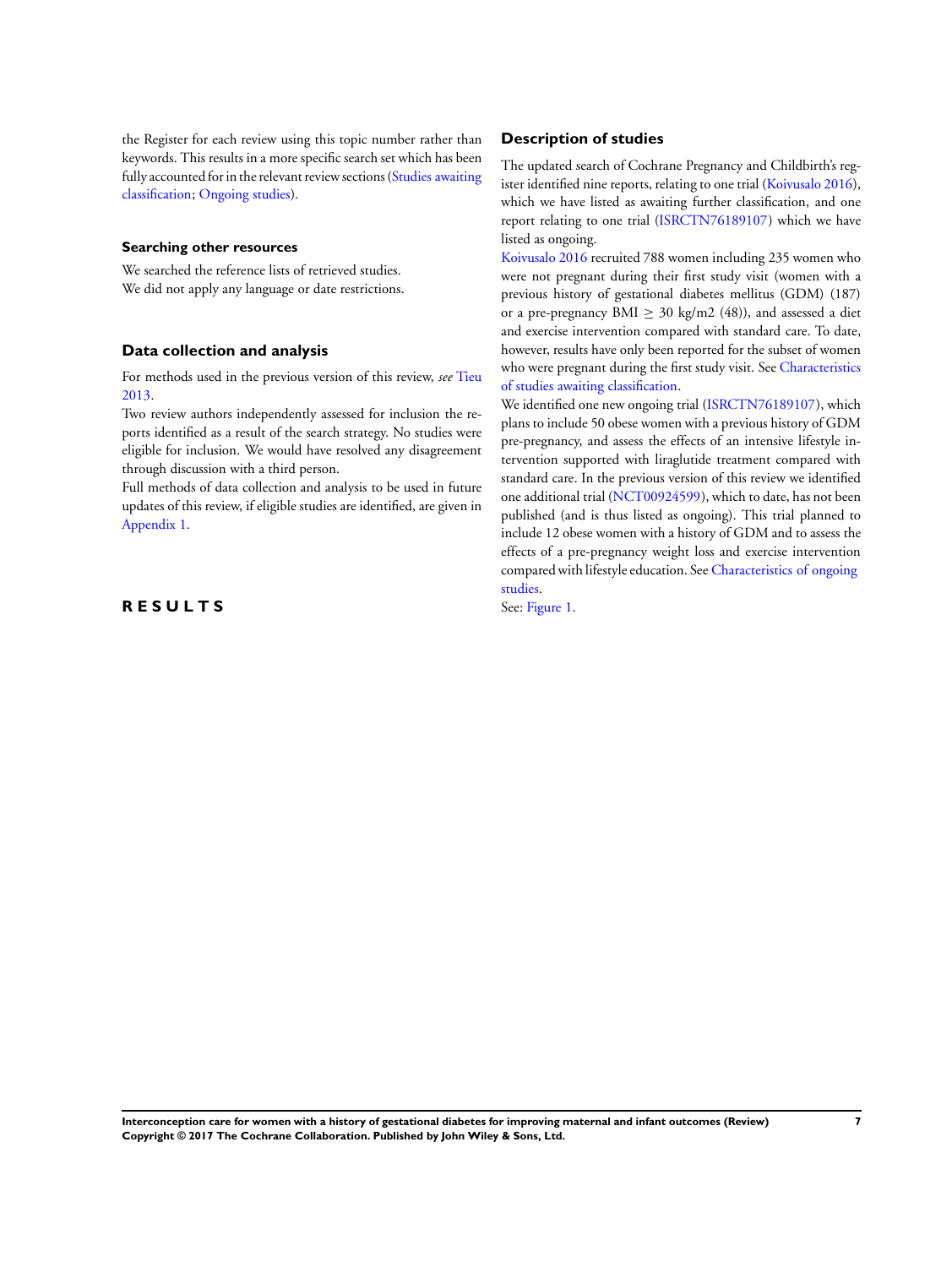<span id="page-10-0"></span>

#### **Figure 1. Study flow diagram.**

### **Risk of bias in included studies**

No randomised controlled trials were included in the review.

#### **Effects of interventions**

No randomised controlled trials were included in the review.

## **D I S C U S S I O N**

#### **Summary of main results**

One randomised controlled trial [\(Koivusalo 2016](#page-11-0)) was identified that was designed to assess the effects of interconception care on maternal and infant outcomes in women with a history of gestational diabetes mellitus (GDM), however to date, has only published results on women who were pregnant at randomisation, and not non-pregnant women. A further two trials [\(ISRCTN76189107](#page-11-0); [NCT00924599\)](#page-11-0), have been designed to assess the effects of lifestyle interventions for obese women with a history of GDM planning a subsequent pregnancy, however to date have not been published, or are ongoing.

Women with a history of GDM are at increased risk of recurrence of GDM in subsequent pregnancies, future impaired glucose tolerance and diabetes, cardiovascular disease and their sequelae. Given the potential poor outcomes identified in these women, they represent a group who could potentially benefit from intervention(s) aiming to prevent these outcomes. A number of interventions studied in women with a history of GDM after birth, most notably to increase follow-up testing for impaired glucose tolerance or diabetes ([Clark 2009](#page-11-0)), and interventions such as metformin and lifestyle modification to prevent type 2 diabetes [\(Ratner 2008](#page-11-0)) have demonstrated benefit. It remains uncertain how this may translate to interventions in the interconception period for the prevention of GDM recurrence.

In theory, the interconception period in these women represents a time in a high-risk person's life for: identification and management of undiagnosed impaired glucose tolerance and type 2 diabetes; to initiate lifestyle interventions to potentially improve maternal and infant health outcomes; and to reinforce dietary and lifestyle behaviours for prevention of long-term adverse health outcomes.

**Interconception care for women with a history of gestational diabetes for improving maternal and infant outcomes (Review) 8 Copyright © 2017 The Cochrane Collaboration. Published by John Wiley & Sons, Ltd.**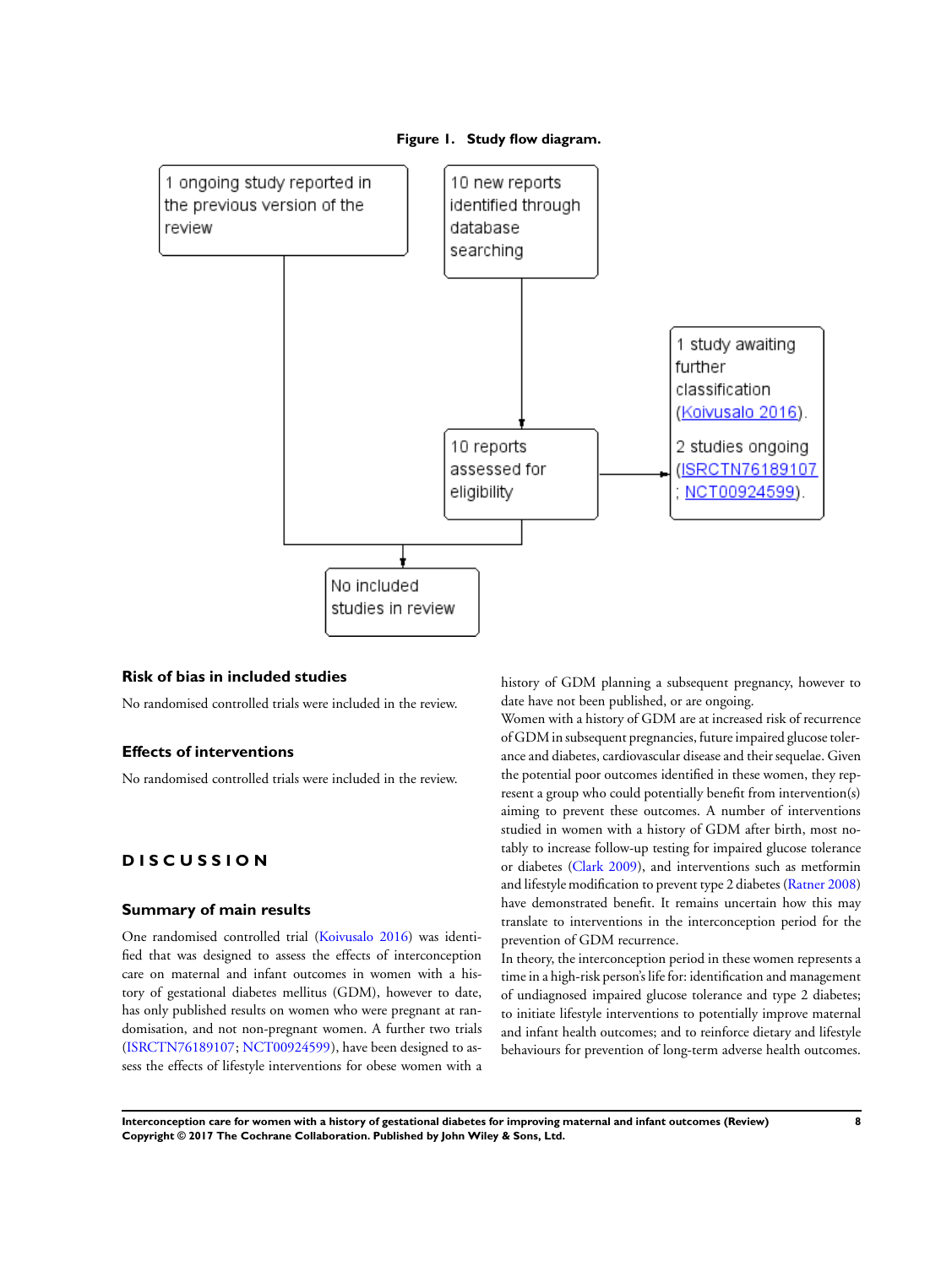<span id="page-11-0"></span>No results from randomised controlled trials have been published relating to the effects of interventions in this interconception period for women with a history of GDM for improving health outcomes for women and their children. Given the potential benefits, it remains important to evaluate the effects of such interventions and identify the ideal form of intervention for these women.

# **A U T H O R S ' C O N C L U S I O N S**

#### **Implications for practice**

The role of interconception care for women with a history of gestational diabetes mellitus (GDM) on maternal and infant health outcomes remains unclear.

#### **Implications for research**

Research should be conducted to investigate the effects of interconception care for women with a history of GDM on health outcomes for mothers and their infants. Although such trials are faced with difficulties in identifying women in this time period between pregnancies, women with a history of GDM do represent a population at risk for potentially reversible poor health outcomes.

Trials should consider the role of different forms of intervention including dietary, lifestyle and pharmacological therapies, in addi-

tion to the duration of such interventions. Such trials should not only evaluate the effects on maternal and infant health outcomes, but also the acceptability and cost-effectiveness, to enable translation to clinical practice. Furthermore, future research should focus on long-term follow-up, evaluating the effects of such interventions on the long-term health outcomes associated with GDM for both mothers and their infants.

# **A C K N O W L E D G E M E N T S**

We acknowledge the support from the Cochrane Pregnancy and Childbirth editorial team in Liverpool, and the Australia and New Zealand Satellite of Cochrane Pregnancy and Childbirth (funded by the Australian National Health and Medical Research Council (NHMRC)).

We thank Therese Dowswell from Cochrane Pregnancy and Childbirth who provided support for this update. Therese Dowswell's contribution to this project was supported by the National Institute for Health Research (NIHR), via Cochrane programme grant funding to Cochrane Pregnancy and Childbirth. The views and opinions expressed therein are those of the authors and do not necessarily reflect those of the Systematic Reviews Programme, NIHR, National Health Service or the Department of Health.

#### **R E F E R E N C E S**

#### **References to studies awaiting assessment**

#### **Koivusalo 2016** *{published data only}*

Grotenfelt NE, Wasenius NS, Rono K, Laivuori H, Stach-Lempinen B, Orho-Melander M, et al. Interaction between rs10830963 polymorphism in MTNR1b and lifestyle intervention on occurrence of gestational diabetes. *Diabetologia* 2016;**59**(8):1655–8. Huvinen E, Grotenfelt NE, Eriksson JG, Rono K, Klemetti MM, Roine R, et al. Heterogeneity of maternal characteristics and impact on gestational diabetes (GDM) risk - Implications for universal GDM screening?. *Annals of Medicine* 2016;**48**(1-2):52–8. Huvinen H, Koivusalo S, StachLempinen B, Kautiainen H, Eriksson J. Effects of a lifestyle intervention during pregnancy and 1-year postpartum - results from the RADIEL study. *Gynecological Endocrinology* 2016;**32**:161. Koivusalo SB, Rono K, Klemetti MM, Roine RP, Lindstrom J, Erkkola M, et al. Gestational diabetes mellitus can be prevented by lifestyle intervention: The Finnish gestational diabetes prevention study (RADIEL): A randomized controlled trial. *Diabetes Care* 2016;**39**(1):24–30. Meinila J, Valkama A, Koivusalo SB, Rono K, Kautiainen H, Lindstrom J, et al. Association between diet quality

measured by the healthy food intake index and later risk of gestational diabetes - a secondary analysis of the RADIEL trial. *European Journal of Clinical Nutrition* 2017;**71**(4): 555–7.

NCT01698385. Prevention of gestational diabetes through lifestyle modification (RADIEL). clinicaltrials.gov/ct2/ show/NCT01698385 Date first received: 11 September 2012.

Rono K, Stach-Lempinen B, Klemetti MM, Kaaja RJ, Poyhonen-Alho M, Eriksson JG, et al. Prevention of gestational diabetes through lifestyle intervention: study design and methods of a Finnish randomized controlled multicenter trial (RADIEL). *BMC Pregnancy and Childbirth* 2014;**14**:70.

Valkama A, Koivusalo S, Lindstrom J, Meinila J, Kautiainen H, Stach-Lempinen B, et al. The effect of dietary counselling on diet in pregnant women at risk for gestational diabetes. *Annals of Nutrition and Metabolism* 2015;**67** (Suppl 1):138.

Valkama A, Koivusalo S, Lindstrom J, Meinila J, Kautiainen H, Stach-Lempinen B, et al. The effect of dietary counselling on food intakes in pregnant women at risk for gestational diabetes: a secondary analysis of a randomised controlled trial RADIEL. *European Journal of Clinical*

**Interconception care for women with a history of gestational diabetes for improving maternal and infant outcomes (Review) 9 Copyright © 2017 The Cochrane Collaboration. Published by John Wiley & Sons, Ltd.**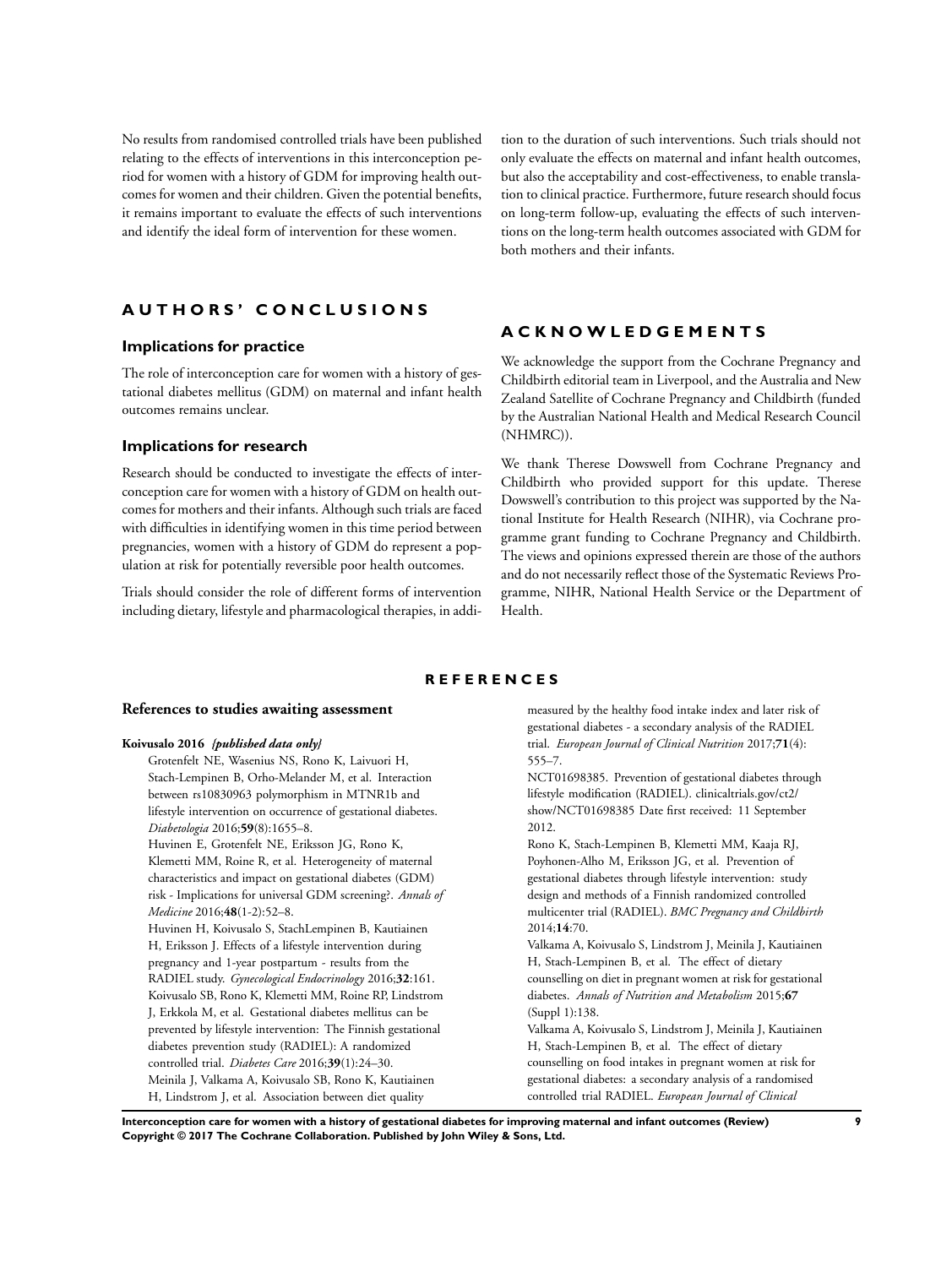#### *Nutrition* 2016;**70**(8):912–7.

#### **References to ongoing studies**

#### **ISRCTN76189107** *{published data only}*

ISRCTN76189107. A pre-pregnancy study examining the effects of an intensive lifestyle package supported with Liraglutide treatment, a medication equivalent to a natural hormone produced in the stomach, in obese women with previous history of pregnancy diabetes. isrctn.com/ ISRCTN76189107 Date first received: 21 December 2016.

#### **NCT00924599** *{published data only}*

NCT00924599. Prevention of gestational diabetes pilot study. clinicaltrials.gov/show/NCT00924599 Date first received: 4 May 2009.

#### **Additional references**

#### **ACOG 2013**

American College of Obstetricians and Gynecologists. ACOG Practice Bulletin No. 137: Gestational diabetes mellitus. *Obstetrics and Gynecology* 2013;**122**(2 Pt 1): 406–16.

#### **ADA 2017**

American Diabetes Association. Management of diabetes in pregnancy. *Diabetes Care* 2017;**40**(Suppl 1):S114–9.

#### **Alwan 2009**

Alwan N, Tuffnell DJ, West J. Treatments for gestational diabetes. *Cochrane Database of Systematic Reviews* 2009, Issue 3. [DOI: 10.1002/14651858.CD003395.pub2

#### **Blatt 2011**

Blatt AJ, Nakamoto JM, Kaufman HW. Gaps in diabetes screening during pregnancy and postpartum. *Obstetrics and Gynecology* 2011;**117**:61–8.

#### **Brown 2016a**

Brown J, Grzeskowiak L, Williamson K, Downie MR, Crowther CA. Insulin for the treatment of women with gestational diabetes. *Cochrane Database of Systematic Reviews* 2016, Issue 1. [DOI: 10.1002/14651858.CD012037

#### **Brown 2016b**

Brown J, Crawford TJ, Alsweiler J, Crowther CA. Dietary supplementation with myo-inositol in women during pregnancy for treating gestational diabetes. *Cochrane Database of Systematic Reviews* 2016, Issue 9. [DOI: 10.1002/14651858.CD012048.pub2

#### **Brown 2017a**

Brown J, Alwan NA, West J, Brown S, McKinlay CJD, Farrar D, Crowther CA. Lifestyle interventions for the treatment of women with gestational diabetes. *Cochrane Database of Systematic Reviews* 2017, Issue 5. [DOI: 10.1002/14651858.CD011970.pub2

#### **Brown 2017b**

Brown J, Martis R, Hughes B, Rowan J, Crowther CA. Oral anti-diabetic pharmacological therapies for the treatment of women with gestational diabetes. *Cochrane Database of Systematic Reviews* 2017, Issue 1. [DOI: 10.1002/ 14651858.CD011967.pub2

#### **Brown 2017c**

Brown J, Ceysens G, Boulvain M. Exercise for pregnant women with gestational diabetes for improving maternal and fetal outcomes. *Cochrane Database of Systematic Reviews* 2017, Issue 6. [DOI: 10.1002/14651858.CD012202.pub2

#### **CDA 2013**

Canadian Diabetes Association. 2013 Clinical Practice Guidelines for the Prevention and Management of Diabetes in Canada: diabetes and pregnancy. *Canadian Journal of Diabetes* 2013;**37**(Suppl 1):S168-183.

#### **Clark 2009**

Clark HD, Graham ID, Karovitch A, Keely EJ. Do postal reminders increase postpartum screening of diabetes mellitus in women with gestational diabetes mellitus? A randomized controlled trial. *American Journal of Obstetrics and Gynecology* 2009;**200**:634.e1–7.

#### **Crowther 2005**

Crowther C, Hiller J, Moss J, McPhee A, Jeffries W, Robinson J, et al. Effect of treatment of gestational diabetes mellitus on pregnancy outcomes. *New England Journal of Medicine* 2005;**352**:2477–86.

#### **Dodd 2007**

Dodd JM, Crowther CA, Antoniou G, Baghurst P, Robinson JS. Screening for gestational diabetes: the effect of varying blood glucose definitions in the prediction of adverse maternal and infant health outcomes. *Australian and New Zealand Journal of Obstetrics and Gynaecology* 2007;**47**(4):307–12.

#### **Farrar 2015**

Farrar D, Duley L, Medley N, Lawlor DA. Different strategies for diagnosing gestational diabetes to improve maternal and infant health. *Cochrane Database of Systematic Reviews* 2015, Issue 1. [DOI: 10.1002/ 14651858.CD007122.pub3

#### **Gaudier 1992**

Gaudier FL, Hauth JC, Poist M, Corbet D, Cliver SP. Recurrence of gestational diabetes mellitus. *Obstetrics and Gynecology* 1992;**80**(5):755–8.

#### **Getahun 2010**

Getahun D, Fassett MJ, Jacobsen SJ. Gestational diabetes: risk of recurrence in subsequent pregnancies. *American Journal of Obstetrics and Gynecology* 2010;**203**(5):467.

#### **Higgins 2011**

Higgins JPT, Green S (editors). Cochrane Handbook for Systematic Reviews of Interventions Version 5.1.0 [updated March 2011]. The Cochrane Collaboration, 2011. Available from www.cochrane-handbook.org.

#### **Hunt 2007**

Hunt KJ, Schuller KL. The increasing prevalence of diabetes in pregnancy. *Obstetrics and Gynecology Clinics of North America* 2007;**34**(2):173–99.

#### **IADPSG 2010**

International Association of Diabetes and Pregnancy Study Groups Consensus Panel. International Association of Diabetes and Pregnancy Study Groups recommendations

**Interconception care for women with a history of gestational diabetes for improving maternal and infant outcomes (Review) 10 Copyright © 2017 The Cochrane Collaboration. Published by John Wiley & Sons, Ltd.**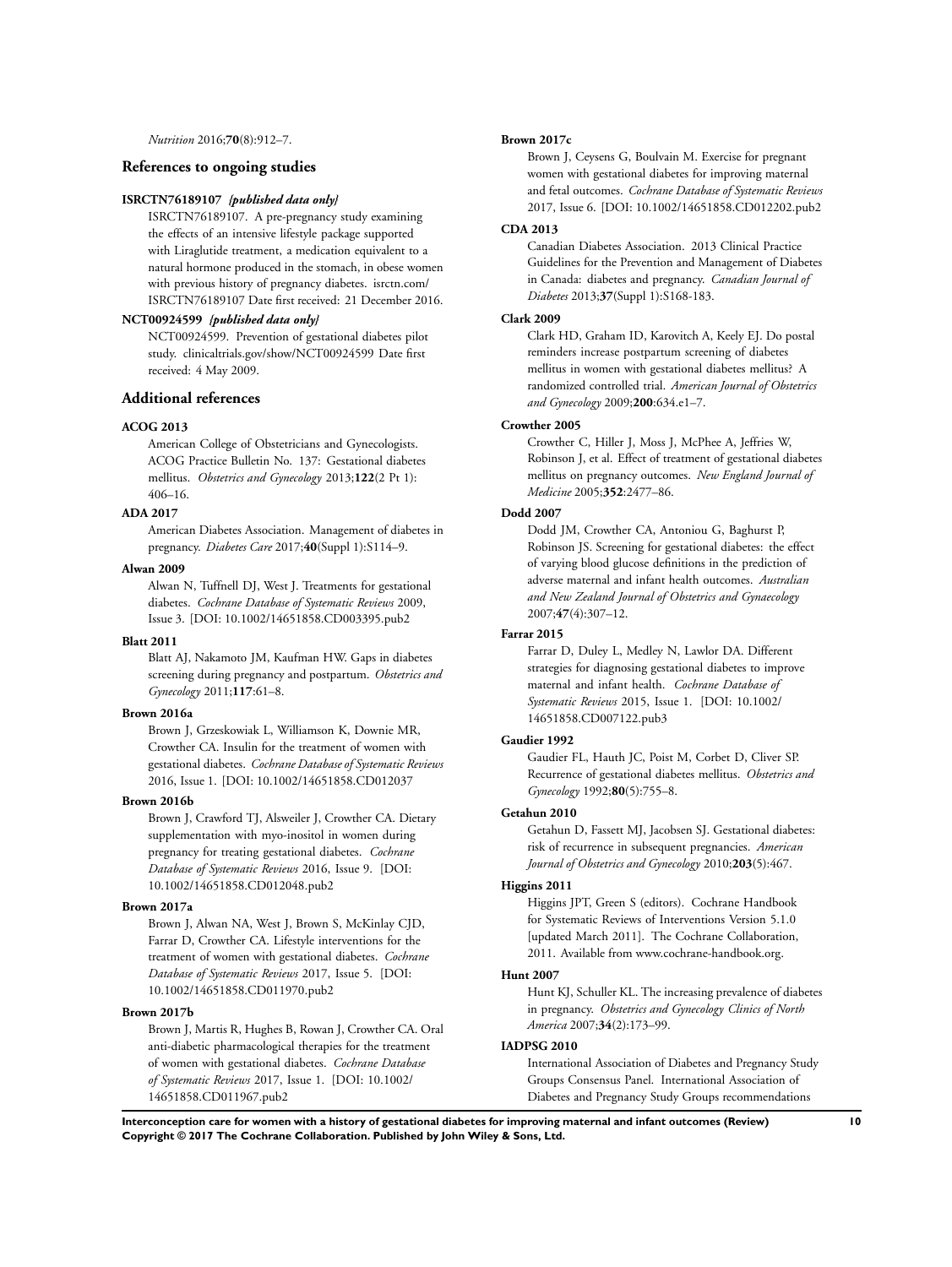on the diagnosis and classification of hyperglycemia in pregnancy. *Diabetes Care* 2010;**33**(3):676–82.

#### **Jiwani 2012**

Jiwani A, Marseille E, Lohse N, Damm P, Hod M, Kahn JG. Gestational diabetes mellitus: results from a survey of country prevalence and practices. *Journal of Maternal Fetal and Neonatal Medicine* 2012;**25**(6):600–10.

#### **Kieffer 2006**

Kieffer EC, Sinco B, Kim C. Health behaviours among women of reproductive age with and without a history of gestational diabetes mellitus. *Diabetes Care* 2006;**29**(8): 1788–93.

#### **Kim 2002**

Kim C, Newton KM, Knopp RH. Gestational diabetes and the incidence of type 2 diabetes: a systematic review. *Diabetes Care* 2002;**25**(10):1862–8.

#### **Kim 2007**

Kim C, Berger DK, Chamany S. Recurrence of gestational diabetes mellitus: a systematic review. *Diabetes Care* 2007; **30**(5):1314–9.

#### **Kim 2007b**

Kim C, McEwen LN, Piette JD, Goewey J, Ferrara A, Walker EA. Risk perception for diabetes among women with histories of gestational diabetes mellitus. *Diabetes Care* 2007;**30**(9):2281–6.

#### **Kwak 2008**

Kwak SH, Kim HS, Choi SH, Lim S, Cho YM, Park KS, et al. Subsequent pregnancy after gestational diabetes mellitus: frequency and risk factors for recurrence in Korean women. *Diabetes Care* 2008;**31**(9):1867–71.

#### **Landon 2009**

Landon MB, Spong CY, Thorn E, Carpenter MW, Ramin SM, Casey B, et al. A multicenter, randomized trial of treatment for mild gestational diabetes. *New England Journal of Medicine* 2009;**361**(14):1339–48.

#### **Li 2017**

Li J, Shepherd E, Hague W, Crowther CA, Middleton P. Interventions for preventing type 2 diabetes in women with previous gestational diabetes. Personal correspondence 2017.

#### **MacNeill 2001**

MacNeill S, Dodds L, Hamilton DC, Armson BA, VandenHof M. Rates and risk factors for recurrence of gestational diabetes. *Diabetes Care* 2001;**24**(4):659–62.

#### **Major 1998**

Major CA, deVeciana M, Weeks J, Morgan MA. Recurrence of gestational diabetes: who is at risk?. *American Journal of Obstetrics and Gynecology* 1998;**179**(4):1038–42.

#### **Martis 2016**

Martis R, Brown J, Alsweiler J, Crawford TJ, Crowther CA. Different intensities of glycaemic control for women with gestational diabetes mellitus. *Cochrane Database of Systematic Reviews* 2016, Issue 4. [DOI: 10.1002/ 14651858.CD011624.pub2

#### **Metzger 2007**

Metzger BE, Buchanan TA, Coustan DR, De Leiva A, Dunger DB, Hadden DR, et al. Summary and recommendations of the fifth international workshopconference on gestational diabetes mellitus. *Diabetes Care* 2007;**30**(Suppl 2):S251–60.

#### **Middleton 2014**

Middleton P, Crowther CA. Reminder systems for women with previous gestational diabetes mellitus to increase uptake of testing for type 2 diabetes or impaired glucose tolerance. *Cochrane Database of Systematic Reviews* 2014, Issue 3. [DOI: 10.1002/14651858.CD009578.pub2

#### **Nankervis 2014**

Nankervis A, McIntyre HD, Moses R, Ross GP, Callaway L, Porter C, et al. ADIPS Consensus Guidelines for the Testing and Diagnosis of Hyperglycaemia in Pregnancy in Australia and New Zealand. http://adips.org/ (accessed 17 February 2017).

#### **NICE 2015**

National Institute for Health and Clinical Excellence. Diabetes in pregnancy: management from preconception to the postnatal period. https://www.nice.org.uk/guidance/ ng3 (accessed 17 February 2017).

#### **Petry 2010**

Petry CJ. Gestational diabetes: risk factors and recent advances in its genetics and treatment. *British Journal of Nutrition* 2010;**104**(6):775–87.

#### **Ratner 2008**

Ratner RE, Christophi CA, Metzger BE, Dabelea D, Bennett PH, Pi-Sunyer X, et al. Prevention of diabetes in women with a history of gestational diabetes: effects of metformin and lifestyle interventions. *Journal of Clinical Endocrinology and Metabolism* 2008;**93**(12):4774.

#### **Reece 2009**

Reece EA, Leguizamon G, Wiznitzer A. Gestational diabetes: the need for a common ground. *Lancet* 2009;**373** (9677):1789–97.

#### **Reece 2010**

Reece EA. The fetal and maternal consequences of gestational diabetes mellitus. *Journal of Maternal-Fetal and Neonatal Medicine* 2010;**23**(3):199–203.

#### **RevMan 2014 [Computer program]**

The Nordic Cochrane Centre, The Cochrane Collaboration. Review Manager (RevMan). Version 5.3. Copenhagen: The Nordic Cochrane Centre, The Cochrane Collaboration, 2014.

#### **Spong 1998**

Spong CY, Guillermo MD, Kuboshige J, Cabalum T. Recurrence of gestational diabetes mellitus: identification of risk factors. *American Journal of Perinatology* 1998;**15**(1): 29–33.

#### **Tieu 2010**

Tieu J, Middleton P, Crowther C. Preconception care for diabetic women for improving maternal and infant health.

**Interconception care for women with a history of gestational diabetes for improving maternal and infant outcomes (Review) 11 Copyright © 2017 The Cochrane Collaboration. Published by John Wiley & Sons, Ltd.**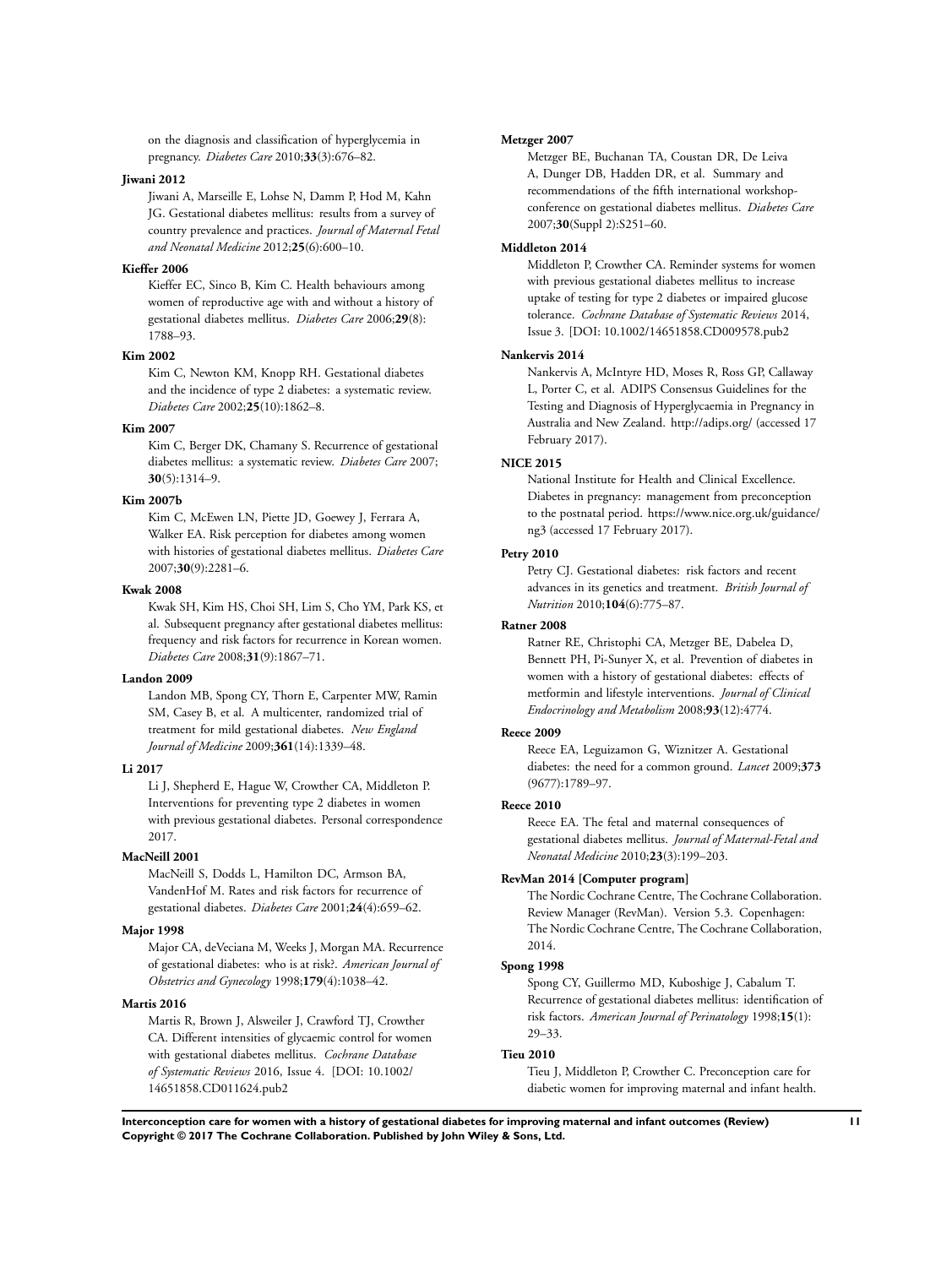*Cochrane Database of Systematic Reviews* 2010, Issue 12. [DOI: 10.1002/14651858.CD007776.pub2

#### **Tieu 2010b**

Tieu J, Coat S, Hague W, Middleton P. Oral anti-diabetic agents for women with pre-existing diabetes mellitus/ impaired glucose tolerance or previous gestational diabetes mellitus. *Cochrane Database of Systematic Reviews* 2010, Issue 10. [DOI: 10.1002/14651858.CD007724.pub2

#### **Tieu 2014**

Tieu J, Middleton P, McPhee AJ, Crowther CA. Screening and subsequent management for gestational diabetes for improving maternal and infant health. *Cochrane Database of Systematic Reviews* 2014, Issue 2. [DOI: 10.1002/ 14651858.CD007222.pub3

#### **Torloni 2009**

Torloni M R, Betrán AP, Horta BL, Nakamura MU, Atallah AN, Moron AF, et al. Prepregnancy BMI and the risk of gestational diabetes: a systematic review of the literature with meta-analysis. *Obesity Reviews* 2009;**10**(2):194–203.

#### **Toulis 2009**

Toulis KA, Goulis DG, Kolibianakis EM, Venetis CA, Tarlatzis BC, Papadimas I, et al. Risk of gestational diabetes mellitus in women with polycystic ovary syndrome: a systematic review and a meta-analysis. *Fertility and Sterility* 2009;**92**(2):667–77.

#### **Vohr 2008**

Vohr BR, Boney CM. Gestational diabetes: the forerunner for the development of maternal and childhood obesity

and metabolic syndrome?. *Journal of Maternal, Fetal and Neonatal Medicine* 2008;**21**(3):149–57.

#### **Whitworth 2009**

Whitworth M, Dowswell T. Routine pre-pregnancy health promotion for improving pregnancy outcomes. *Cochrane Database of Systematic Reviews* 2009, Issue 4. [DOI: 10.1002/14651858.CD007536.pub2

#### **WHO 1999**

World Health Organization. Definition, diagnosis and classification of diabetes mellitus - report of a WHO/ IDF consultation. www.who.int/diabetes/publications/ diagnosis˙diabetes1999/en/index.html (accessed 25 July 2012).

#### **References to other published versions of this review**

#### **Tieu 2012**

Tieu J, Middleton P, Crowther CA 10.1002/14651858.CD010211. Interconception care for women with a history of gestational diabetes for improving maternal and infant outcomes. *Cochrane Database of Systematic Reviews* 2012, Issue 11. [DOI: 10.1002/ 14651858.CD010211

#### **Tieu 2013**

Tieu J, Bain E, Middleton P, Crowther CA. Interconception care for women with a history of gestational diabetes for improving maternal and infant outcomes. *Cochrane Database of Systematic Reviews* 2013, Issue 6. [DOI: 10.1002/14651858.CD010211.pub2

∗ *Indicates the major publication for the study*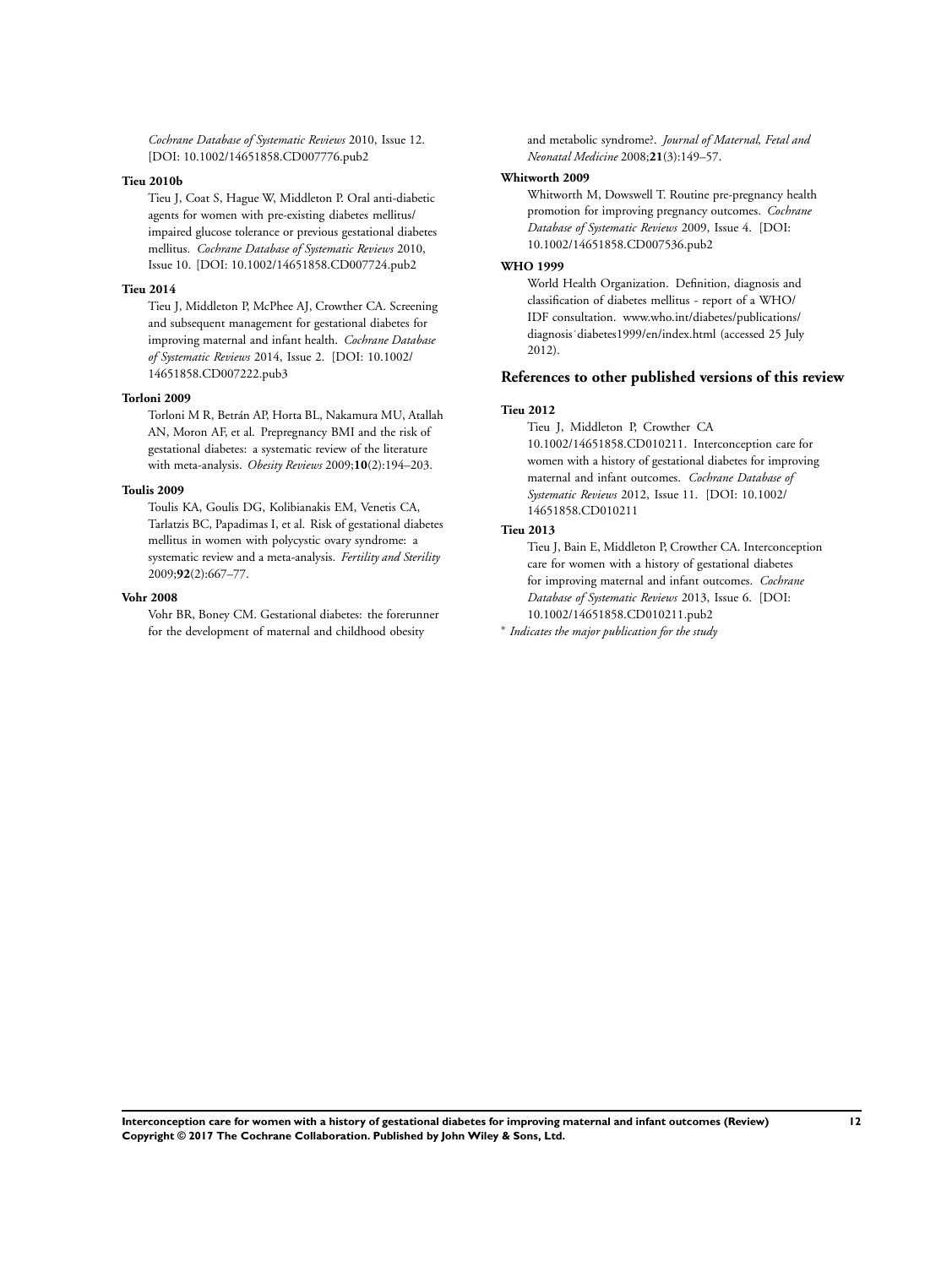# <span id="page-15-0"></span>**CHARACTERISTICS OF STUDIES**

# **Characteristics of studies awaiting assessment** *[ordered by study ID]*

### **[Koivusalo 2016](#page-11-0)**

| Methods       | Randomised controlled trial.                                                                                                                                                                                                                                                                                                                                                                                                                                                                                                                                                                                                                                                                                                                                                                                                                                                                                                                                                                                                                                                                                                                                                                                                                                                                                                                                                                                                                                                                                                                                                                                                                                                                                                                                                                                                                                                                                                                                                                                                                                                                                                                                                                                                                                                                                                                                                                                                                                                                                                                                                                                     |  |  |
|---------------|------------------------------------------------------------------------------------------------------------------------------------------------------------------------------------------------------------------------------------------------------------------------------------------------------------------------------------------------------------------------------------------------------------------------------------------------------------------------------------------------------------------------------------------------------------------------------------------------------------------------------------------------------------------------------------------------------------------------------------------------------------------------------------------------------------------------------------------------------------------------------------------------------------------------------------------------------------------------------------------------------------------------------------------------------------------------------------------------------------------------------------------------------------------------------------------------------------------------------------------------------------------------------------------------------------------------------------------------------------------------------------------------------------------------------------------------------------------------------------------------------------------------------------------------------------------------------------------------------------------------------------------------------------------------------------------------------------------------------------------------------------------------------------------------------------------------------------------------------------------------------------------------------------------------------------------------------------------------------------------------------------------------------------------------------------------------------------------------------------------------------------------------------------------------------------------------------------------------------------------------------------------------------------------------------------------------------------------------------------------------------------------------------------------------------------------------------------------------------------------------------------------------------------------------------------------------------------------------------------------|--|--|
| Participants  | <b>Inclusion criteria:</b> women with a previous history of GDM or a pre-pregnancy BMI $\geq$ 30 kg/m <sup>2</sup> , either planning<br>pregnancy or pregnant at $< 20 + 0$ weeks' gestation<br>Exclusion criteria: age < 18 years; diabetes diagnosed before pregnancy; medications that influence glucose<br>metabolism (e.g. oral corticosteroids and metformin); multiple pregnancies; physical disability; current substance<br>abuse; severe psychiatric disorders and significant difficulties to co-operate (e.g. inadequate Finnish language skills)                                                                                                                                                                                                                                                                                                                                                                                                                                                                                                                                                                                                                                                                                                                                                                                                                                                                                                                                                                                                                                                                                                                                                                                                                                                                                                                                                                                                                                                                                                                                                                                                                                                                                                                                                                                                                                                                                                                                                                                                                                                    |  |  |
| Interventions | Women randomised to structured counselling on diet and exercise or standard care<br>Diet and exercise intervention<br>Women visited the study nurse every 3 months before and during pregnancy, and at 6 weeks, 6 and 12 months<br>postpartum. Trained study nurses and nutritionists provided counselling, as below, and weight targets were set: 5%<br>to 10% weight loss before pregnancy for women with pre-pregnancy BMI $\geq$ 25 kg/m <sup>2</sup> ; no weight gain during the<br>first 2 trimesters for women with pre-pregnancy BMI $\geq 30$ kg/m <sup>2</sup><br>Dietary counselling was based on national Finnish nutritional guidelines. The 'plate model' was used during the<br>counselling sessions (filling half a plate with raw/cooked vegetables, one quarter with starchy carbohydrates, and<br>one quarter with meat, fish, beans, eggs or other proteins). The aim was to achieve a total energy intake of 1600-<br>1800 kcal/day; 40% to 50% from carbohydrates, 30% to 40% from fats, and 20% to 25% from protein. Women<br>were encouraged to increase intake of vegetables, legumes, fruits and berries; wholegrain and fibre; low-fat dairy and<br>vegetable fats. In the postpartum period, women received breastfeeding and infant nutrition counselling based on<br>national recommendations. Every 3 months women filled in 3-day food diaries. In addition to regular visits to the<br>study nurse, women took part in structured group visits to a nutritionist, at enrolment, during the first trimester and<br>at 6 and 12 month postpartum; with additional visits arranged if needed<br>The aim of the physical activity counselling was to achieve a minimum of 30 minutes of moderate intensity exercise<br>(exercise during which the woman becomes at least slightly out of breath and perspires but is still able to talk) 5<br>times/week or 50 minutes 3 times/week, and to adopt an overall active lifestyle. An individual exercise program was<br>planned for each woman during the counselling visits, and modified as needed. Women also received pedometers,<br>with a recommendation of at least 10,000 steps/day. Women had the option of attending guided exercise groups, or<br>got tickets (e.g. to public swimming pooled once a week. Physical activity logbooks were used<br>Standard care<br>Women received basic dietary and exercise information leaflets similar to those provided at primary health care centres<br>at the time of enrolment. During pregnancy, they received usual health education provided at their local antenatal<br>clinic |  |  |
| Outcomes      | Primary outcome: GDM.                                                                                                                                                                                                                                                                                                                                                                                                                                                                                                                                                                                                                                                                                                                                                                                                                                                                                                                                                                                                                                                                                                                                                                                                                                                                                                                                                                                                                                                                                                                                                                                                                                                                                                                                                                                                                                                                                                                                                                                                                                                                                                                                                                                                                                                                                                                                                                                                                                                                                                                                                                                            |  |  |
| Notes         | Funding: "This study was funded by the Ahokas Foundation, the Finnish Foundation for Cardiovascular Disease,<br>Special State Subsidy for Health Science Research of Helsinki University Central Hospital, Samfundet Folkhälsan,<br>The Finnish Diabetes Research Foundation, the State Provincial Office of Southern Finland, and The Social Insurance<br>Institution of Finland. The funders have not had any role in designing or conducting the study; in the collection,<br>management, analysis, or interpretation of the data; in the preparation, review, or approval of the manuscript; and<br>in the decision to submit the manuscript for publication"<br>Declarations of interest: "No potential conflicts of interest relevant to this article were reported"<br>Between February 2008 and November 2011, 788 women were recruited into the study. 235 were non-pregnant and<br>493 pregnant during the first study visit. In the non-pregnant and pregnant groups, 79.6% (women = 187) and 40.                                                                                                                                                                                                                                                                                                                                                                                                                                                                                                                                                                                                                                                                                                                                                                                                                                                                                                                                                                                                                                                                                                                                                                                                                                                                                                                                                                                                                                                                                                                                                                                                     |  |  |

**Interconception care for women with a history of gestational diabetes for improving maternal and infant outcomes (Review) 13 Copyright © 2017 The Cochrane Collaboration. Published by John Wiley & Sons, Ltd.**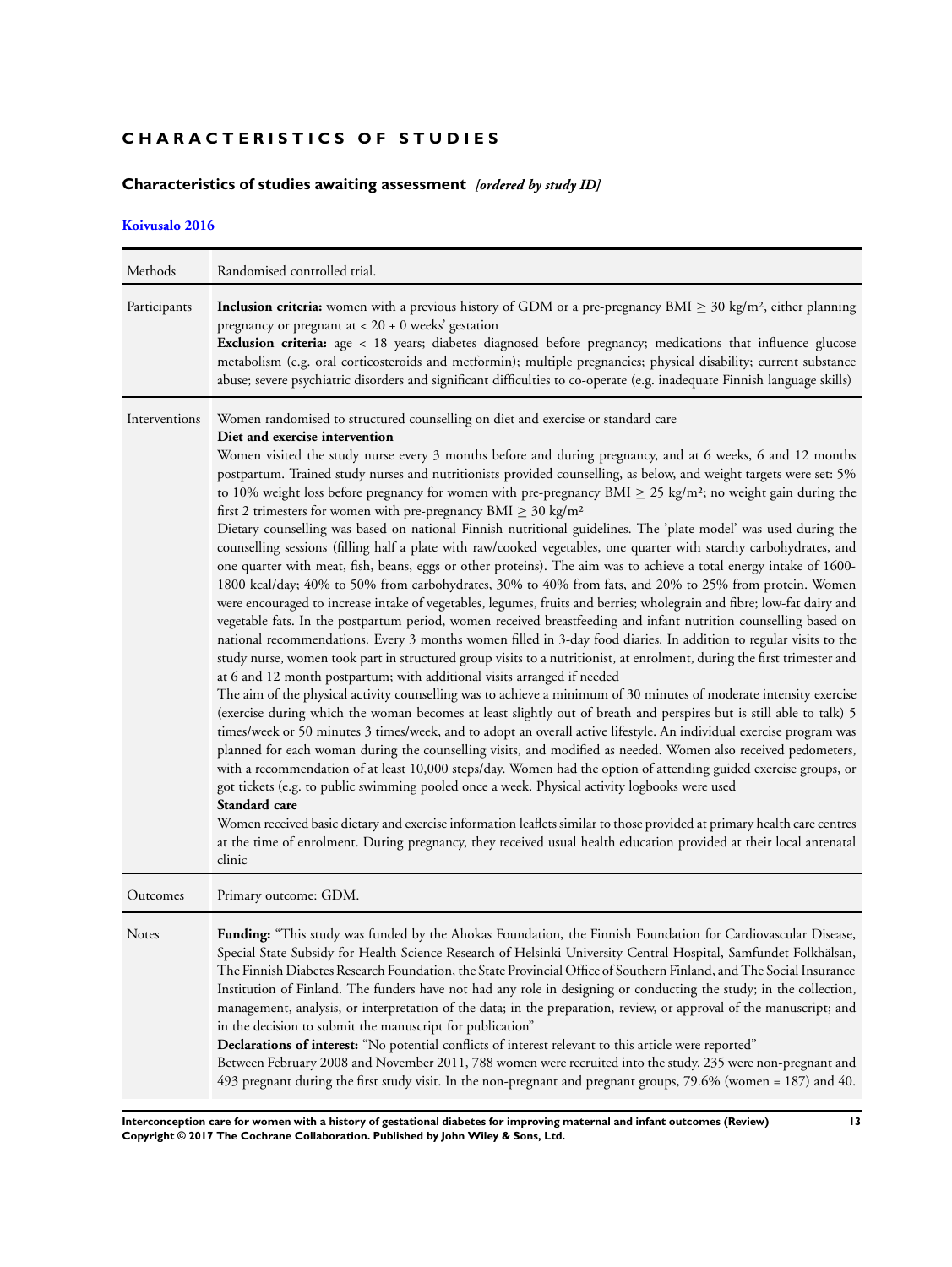# **[Koivusalo 2016](#page-11-0)** (*Continued)*

4% (women = 199), respectively, had a history of previous GDM To date, results have only been published for the women who were pregnant during the first study visit Last correspondence with Saila Koivusalo 01/12/2016 indicated manuscript relating specifically to non-pregnant women with a history of GDM has not yet been published

BMI: body mass index GDM: gestational diabetes mellitus

# **Characteristics of ongoing studies** *[ordered by study ID]*

# **[ISRCTN76189107](#page-11-0)**

| Trial name or title | An open-label randomized trial of an intensive lifestyle package supported with Liraglutide treatment in obese,<br>non-pregnant women with previous history of Gestational Diabetes Mellitus                                                                                                                                                                                                                                                                                                                                                                                                                                                                                                                                                                                                                                                                                                                                                                                                                                                                                                                                                                                                                                     |  |  |  |
|---------------------|----------------------------------------------------------------------------------------------------------------------------------------------------------------------------------------------------------------------------------------------------------------------------------------------------------------------------------------------------------------------------------------------------------------------------------------------------------------------------------------------------------------------------------------------------------------------------------------------------------------------------------------------------------------------------------------------------------------------------------------------------------------------------------------------------------------------------------------------------------------------------------------------------------------------------------------------------------------------------------------------------------------------------------------------------------------------------------------------------------------------------------------------------------------------------------------------------------------------------------|--|--|--|
| Methods             | Randomised controlled trial.                                                                                                                                                                                                                                                                                                                                                                                                                                                                                                                                                                                                                                                                                                                                                                                                                                                                                                                                                                                                                                                                                                                                                                                                     |  |  |  |
| Participants        | <b>Inclusion criteria:</b> severe obesity (BMI $\geq$ 35 kg/m <sup>2</sup> ) without type 2 and with previous GDM (with or<br>without insulin); willing to give written informed consent and to comply with the requirements of this study<br>protocol; aged $\geq$ 18 years at baseline; planning a pregnancy within the next 1 to 2 years; negative pregnancy<br>test; contraception during the study period<br>Exclusion criteria: allergy/sensitivity to study medication; pregnant or breast feeding or considering becoming<br>pregnant during the study period; medical disorder requiring medication other than stable hypertension,<br>hypothyroidism, polycystic ovarian syndrome; ongoing abuse of alcohol or narcotics; family or personal<br>history of multiple endocrine neoplasia type 2 or familial medullary thyroid carcinoma; personal history<br>of non-familial medullary thyroid carcinoma; history of acute or chronic pancreatitis; obesity induced by<br>drug treatment; use of approved weight lowering pharmacotherapy; previous surgical treatment of obesity;<br>history of major depressive disorder or suicide attempt; uncontrolled hypertension; unable to provide written<br>informed consent |  |  |  |
| Interventions       | Intervention: a treatment package of an intensive lifestyle approach (including diet and physical activity<br>advice) supported by a daily treatment of liraglutide for a period of 6 months<br>Control: usual care.                                                                                                                                                                                                                                                                                                                                                                                                                                                                                                                                                                                                                                                                                                                                                                                                                                                                                                                                                                                                             |  |  |  |
| Outcomes            | <b>Primary outcomes:</b> proportion of eligible women who would agree to participate in the study; acceptability<br>of women of taking daily liraglutide injections; proportion of women that complied with the study protocol<br>and completed the study intervention<br>Secondary outcomes: fasting glucose; glucose homeostasis (OGTT, HbA1c, HOMA-IR); inflammatory<br>markers (C-reactive protein); weight loss; GDM and/or impaired glucose tolerance in a subsequent pregnancy                                                                                                                                                                                                                                                                                                                                                                                                                                                                                                                                                                                                                                                                                                                                            |  |  |  |
| Starting date       | Overall: September 2016; recruitment: April 2017; planned end date: December 2020                                                                                                                                                                                                                                                                                                                                                                                                                                                                                                                                                                                                                                                                                                                                                                                                                                                                                                                                                                                                                                                                                                                                                |  |  |  |
| Contact information | Professor Fionnuala McAuliffe, UCD Perinatal Research Centre, Obstetrics and Gynaecology, School of<br>Medicine, University College Dublin, National Maternity Hospital, Dublin, Ireland<br>Phone: +353 1 6373216<br>Email: fionnuala.mcauliffe@ucd.ie                                                                                                                                                                                                                                                                                                                                                                                                                                                                                                                                                                                                                                                                                                                                                                                                                                                                                                                                                                           |  |  |  |

**Interconception care for women with a history of gestational diabetes for improving maternal and infant outcomes (Review) 14 Copyright © 2017 The Cochrane Collaboration. Published by John Wiley & Sons, Ltd.**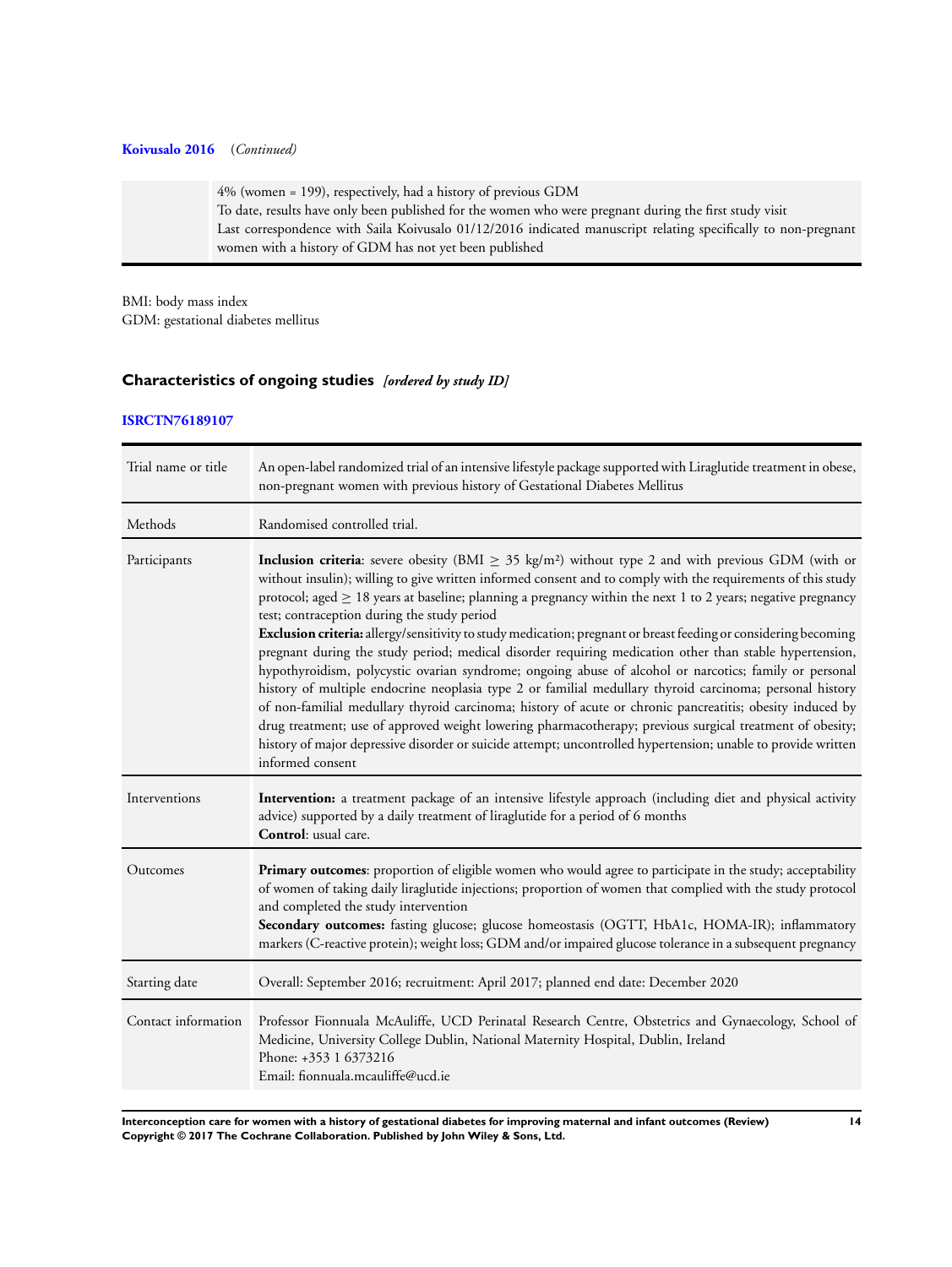# **[ISRCTN76189107](#page-11-0)** (*Continued)*

| <b>Notes</b> | Target recruitment: 50.                                       |
|--------------|---------------------------------------------------------------|
|              | Sponsor: Clinical Research Centre, University College Dublin. |

| <b>NCT00924599</b>  |                                                                                                                                                                                                                                                                                                                                                                                                                                                                                                                                                                                                                                                                           |  |  |  |
|---------------------|---------------------------------------------------------------------------------------------------------------------------------------------------------------------------------------------------------------------------------------------------------------------------------------------------------------------------------------------------------------------------------------------------------------------------------------------------------------------------------------------------------------------------------------------------------------------------------------------------------------------------------------------------------------------------|--|--|--|
| Trial name or title | A pilot study using weight loss and exercise to prevent recurring gestational diabetes in obese women                                                                                                                                                                                                                                                                                                                                                                                                                                                                                                                                                                     |  |  |  |
| Methods             | Randomised controlled trial.                                                                                                                                                                                                                                                                                                                                                                                                                                                                                                                                                                                                                                              |  |  |  |
| Participants        | Inclusion criteria: 18 to 40 year old women; English or Spanish speaking; GDM in last pregnancy; BMI 30<br>to 40 kg/m <sup>2</sup> ; 1 to 5 years since last pregnancy; non-smoking; planning to have a baby but willing to use birth<br>control during a 3-month weight loss program<br>Exclusion criteria: 3 or more miscarriages; history of infertility; type 1 or type 2 diabetes; any weight loss<br>since last pregnancy (based on last pre-pregnancy weight); history of major psychiatric illness, drug abuse, or<br>unsafe dieting practices; history of bariatric surgery, major medical conditions that prohibit physical activity<br>or dietary intervention |  |  |  |
| Interventions       | Weight loss and exercise: women attended sessions focused on healthy weight loss, healthy eating and<br>exercise; weekly sessions for 12 weeks followed by monthly group meetings until conception; aimed for loss<br>of 7% of body weight and increased physical activity to 2.5 hours per week<br>Lifestyle education: women received education focusing on learning about healthy eating and healthy activity,<br>stress reduction techniques, ways of increasing activity; once a month for 3 months, then once a month until<br>conception                                                                                                                           |  |  |  |
| Outcomes            | Primary outcome: GDM not present in pregnancy.                                                                                                                                                                                                                                                                                                                                                                                                                                                                                                                                                                                                                            |  |  |  |
| Starting date       | Start date: June 2009; study completion: June 2014. No manuscript identified as yet                                                                                                                                                                                                                                                                                                                                                                                                                                                                                                                                                                                       |  |  |  |
| Contact information | Associate Professor, Suzanne Phelan, California Polytechnic State University-San Luis Obispo                                                                                                                                                                                                                                                                                                                                                                                                                                                                                                                                                                              |  |  |  |
| Notes               | <b>Enrolment:</b> 12 women.<br>Sponsor: California Polytechnic State University-San Luis Obispo.                                                                                                                                                                                                                                                                                                                                                                                                                                                                                                                                                                          |  |  |  |

BMI: body mass index GDM: gestational diabetes mellitus HbA1c: glycated haemoglobin HOMA-IR: homeostatic model assessment - insulin resistance OGTT: oral glucose tolerance test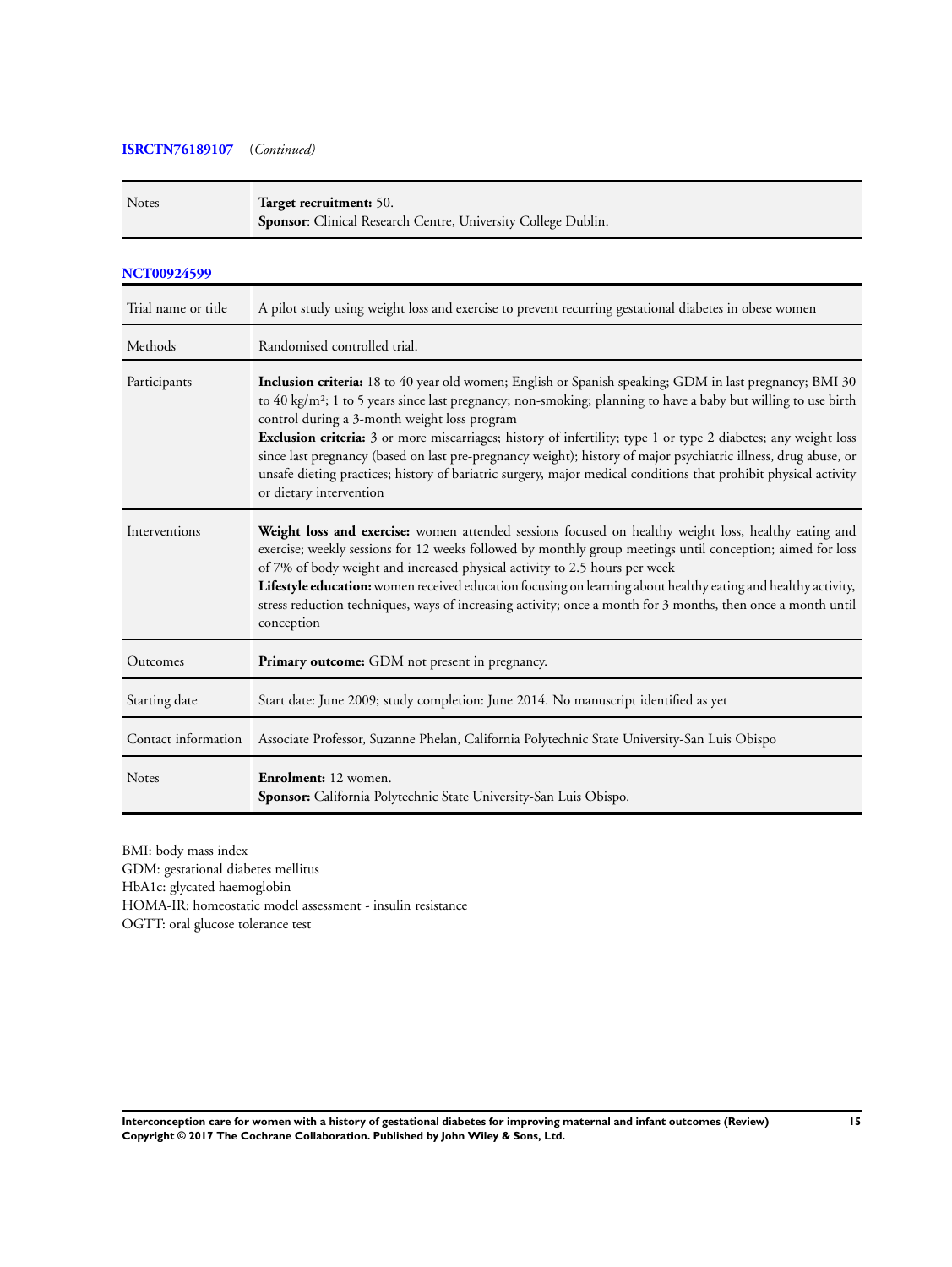# <span id="page-18-0"></span>**D A T A A N D A N A L Y S E S**

This review has no analyses.

# **A P P E N D I C E S**

#### **Appendix 1. Methods of data collection and analysis to be used in future updates of this review**

#### **Data collection and analysis**

The following methods of data collection and analysis are based on Cochrane Pregnancy and Childbirth standard methods text template.

#### **Selection of studies**

Two review authors will independently assess for inclusion all the potential studies we identify as a result of the search strategy. We will resolve any disagreement through discussion or, if required, we will consult a third author.

#### **Data extraction and management**

We will design a form to extract data. For eligible studies, two review authors will extract the data using the agreed form. We will resolve discrepancies through discussion or, if required, we will consult the third author. We will enter data into Review Manager software [\(RevMan 2014\)](#page-11-0) and check the data for accuracy.

When information regarding any of the above is unclear, we will attempt to contact authors of the original reports to provide further details.

#### **Assessment of risk of bias in included studies**

Two review authors will independently assess risk of bias for each study using the criteria outlined in the *Cochrane Handbook for Systematic Reviews of Interventions* [\(Higgins 2011\)](#page-11-0). We will resolve any disagreement by discussion or by involving a third assessor.

#### **(1) Random sequence generation (checking for possible selection bias)**

We will describe for each included study the method used to generate the allocation sequence in sufficient detail to allow an assessment of whether it should produce comparable groups.

We will assess the method as:

- low risk of bias (any truly random process, e.g. random number table; computer random number generator);
- high risk of bias (any non-random process, e.g. odd or even date of birth; hospital or clinic record number); or
- unclear risk of bias.

#### **(2) Allocation concealment (checking for possible selection bias)**

We will describe for each included study the method used to conceal allocation to interventions prior to assignment and will assess whether intervention allocation could have been foreseen in advance of, or during recruitment, or changed after assignment. We will assess the methods as:

- low risk of bias (e.g. telephone or central randomisation; consecutively numbered sealed opaque envelopes);
- high risk of bias (open random allocation; unsealed or non-opaque envelopes, alternation; date of birth); or
- unclear risk of bias.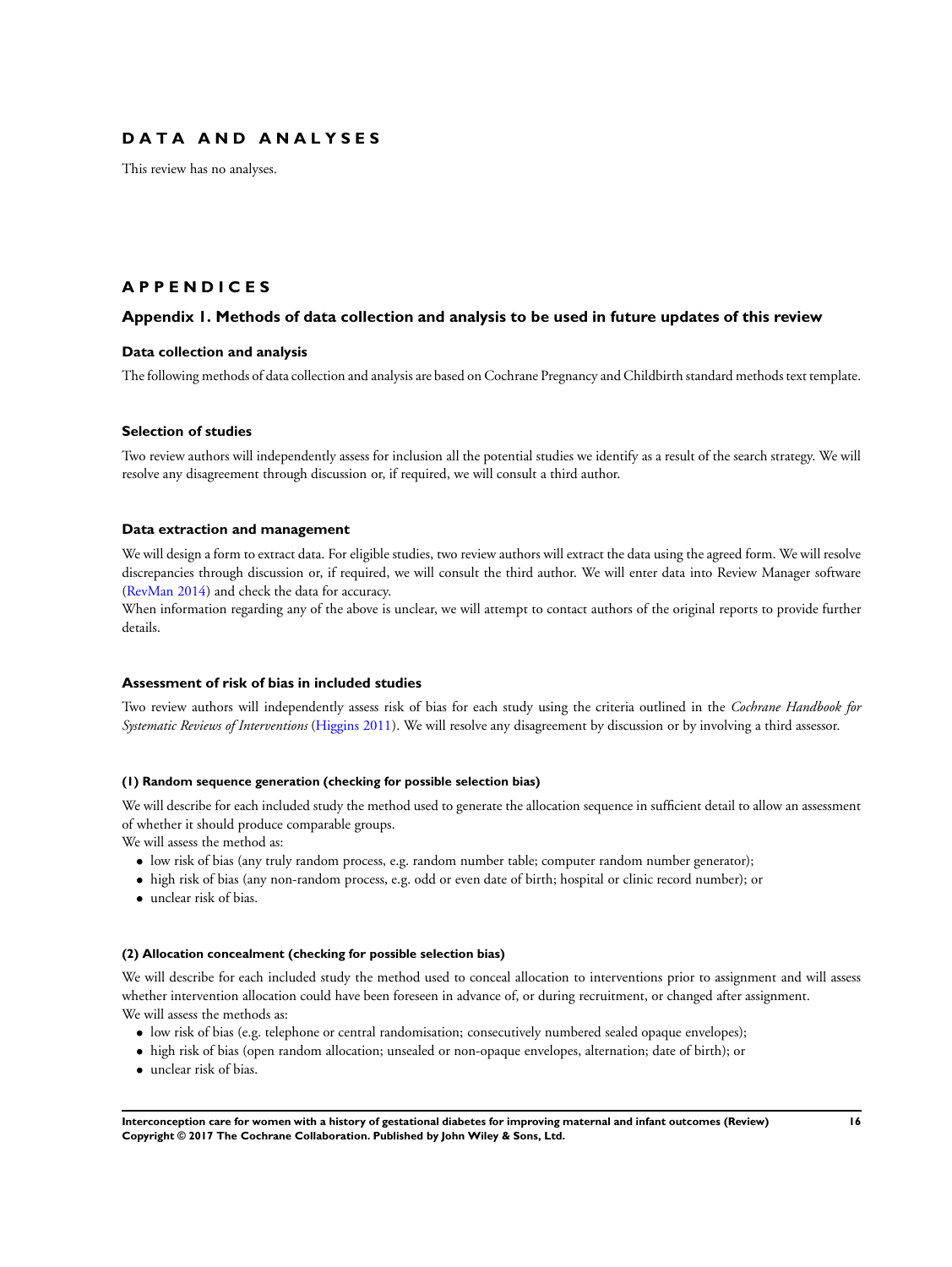#### **(3.1) Blinding of participants and personnel (checking for possible performance bias)**

We will describe for each included study the methods used, if any, to blind study participants and personnel from knowledge of which intervention a participant received. We will consider that studies are at low risk of bias if they were blinded, or if we judge that the lack of blinding would be unlikely to affect results. We will assess blinding separately for different outcomes or classes of outcomes. We will assess the methods as:

- low, high or unclear risk of bias for participants; and
- low, high or unclear risk of bias for personnel.

#### **(3.2) Blinding of outcome assessment (checking for possible detection bias)**

We will describe for each included study the methods used, if any, to blind outcome assessors from knowledge of which intervention a participant received. We will assess blinding separately for different outcomes or classes of outcomes.

- We will assess methods used to blind outcome assessment as:
	- low, high or unclear risk of bias.

#### **(4) Incomplete outcome data (checking for possible attrition bias due to the amount, nature and handling of incomplete outcome data)**

We will describe for each included study, and for each outcome or class of outcomes, the completeness of data including attrition and exclusions from the analysis. We will state whether attrition and exclusions were reported and the numbers included in the analysis at each stage (compared with the total randomised participants), reasons for attrition or exclusion where reported, and whether missing data were balanced across groups or were related to outcomes. Where sufficient information is reported, or can be supplied by the trial authors, we will re-include missing data in the analyses which we undertake.

We will assess methods as:

- low risk of bias (e.g. no missing outcome data; missing outcome data balanced across groups);
- high risk of bias (e.g. numbers or reasons for missing data imbalanced across groups; 'as treated' analysis done with substantial
- departure of intervention received from that assigned at randomisation); or
	- unclear risk of bias.

#### **(5) Selective reporting (checking for reporting bias)**

We will describe for each included study how we investigated the possibility of selective outcome reporting bias and what we found. We will assess the methods as:

• low risk of bias (where it is clear that all of the study's prespecified outcomes and all expected outcomes of interest to the review have been reported);

• high risk of bias (where not all the study's prespecified outcomes have been reported; one or more reported primary outcomes were not prespecified; outcomes of interest are reported incompletely and so cannot be used; study fails to include results of a key outcome that would have been expected to have been reported); or

• unclear risk of bias.

#### **(6) Other bias (checking for bias due to problems not covered by (1) to (5) above)**

We will describe for each included study any important concerns we have about other possible sources of bias.

#### **(7) Overall risk of bias**

We will make explicit judgements about whether studies are at high risk of bias, according to the criteria given in the *Cochrane Handbook* [\(Higgins 2011\)](#page-11-0). With reference to (1) to (6) above, we will assess the likely magnitude and direction of the bias and whether we consider it is likely to impact on the findings. We will explore the impact of the level of bias through undertaking sensitivity analyses *see* Sensitivity analysis.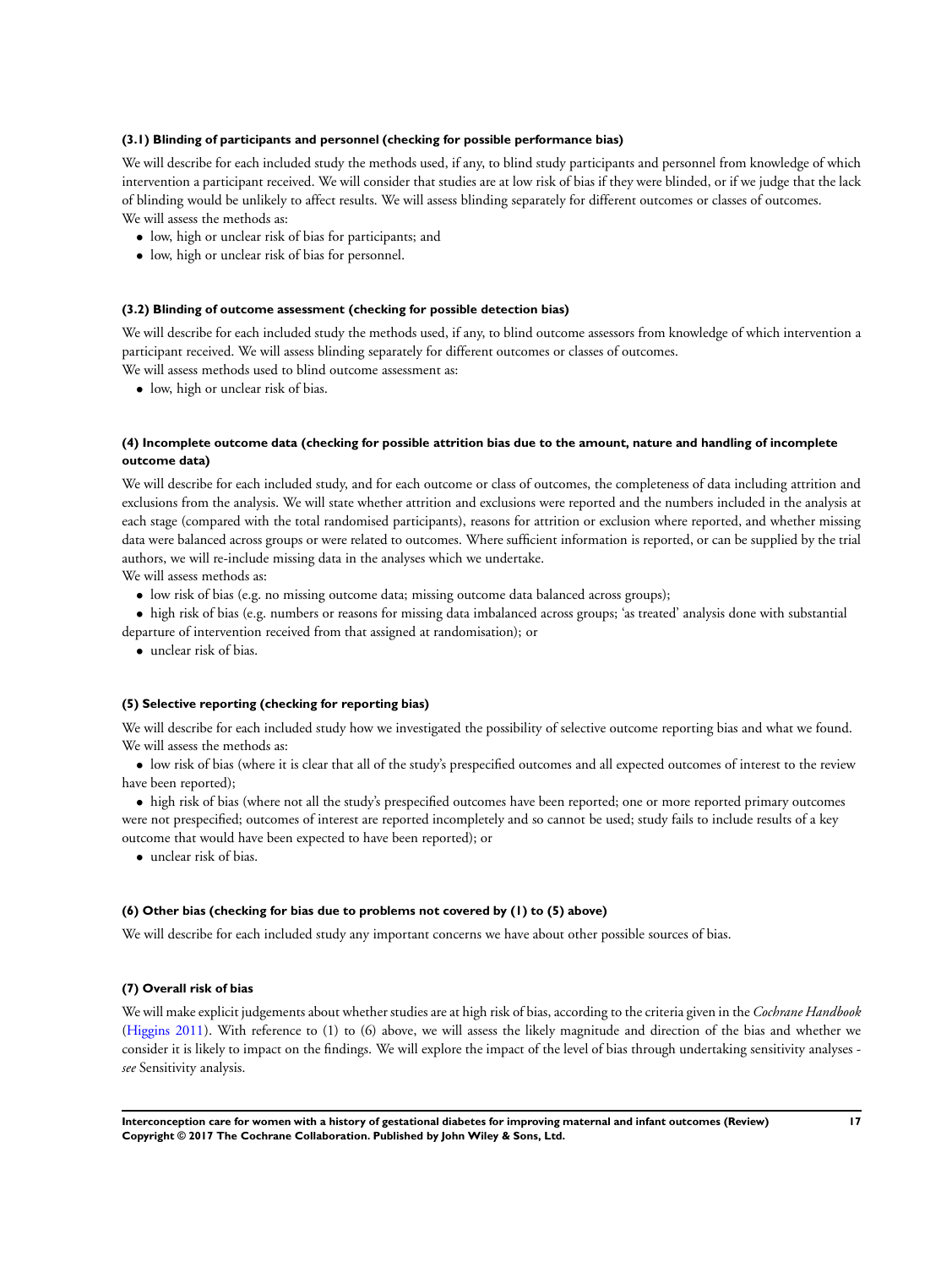#### **Assessment of the quality of the evidence using the GRADE approach**

We will assess the quality of the evidence using the [GRADE](def http://gdt.guidelinedevelopment.orgpenalty @M /hskip z@skip central_prodpenalty @M /hskip z@skip _designpenalty @M /hskip z@skip clientpenalty @M /hskip z@skip handbookpenalty @M /hskip z@skip handbook.html) approach as outlined in the GRADE [handbook](def http:/penalty @M /hskip z@skip gdt.penalty z@ guidelinedevelopment.penalty z@ orgpenalty @M /hskip z@skip central_prodpenalty @M /hskip z@skip _designpenalty @M /hskip z@skip clientpenalty @M /hskip z@skip handbookpenalty @M /hskip z@skip handbook.penalty z@ html) in order to assess the quality of the body of evidence relating to the following outcomes for the main comparison. We will use the Cochrane Pregnancy and Childbirth GRADE core outcome set for reviews of prevention and treatment of gestational diabetes mellitus (GDM) and pre-existing diabetes in pregnancy, adapted for this review question.

#### **For women**

- Gestational diabetes mellitus (GDM) (diagnostic criteria as defined in individual trials)
- Hypertensive disorders of pregnancy (including pre-eclampsia, pregnancy-induced hypertension, eclampsia)
- Caesarean section
- Perineal trauma
- Weight gain
- Postnatal depression
- Type 2 diabetes mellitus

# **For children**

*Fetuses/neonates*

- Large-for-gestational age
- Perinatal mortality (stillbirth or neonatal death)
- Mortality or morbidity composite (e.g. death, shoulder dystocia, bone fracture or nerve palsy)
- Hypoglycaemia

#### *Children/adults*

- Adiposity (e.g. as measured by body mass index (BMI), skinfold thickness)
- Type 2 diabetes mellitus
- Neurosensory disability

We will use the [GRADEpro](def http:/penalty @M /hskip z@skip www.penalty z@ guidelinedevelopment.penalty z@ orgpenalty @M /hskip z@skip ) Guideline Development Tool to import data from Review Manager 5.3 [\(RevMan 2014\)](#page-11-0) in order to create 'Summary of findings' tables. A summary of the intervention effect and a measure of quality for each of the above outcomes will be produced using the GRADE approach. The GRADE approach uses five considerations (study limitations, consistency of effect, imprecision, indirectness and publication bias) to assess the quality of the body of evidence for each outcome. The evidence can be downgraded from 'high quality' by one level for serious (or by two levels for very serious) limitations, depending on assessments for risk of bias, indirectness of evidence, serious inconsistency, imprecision of effect estimates or potential publication bias.

### **Measures of treatment effect**

#### **Dichotomous data**

For dichotomous data, we will present results as summary risk ratios (RRs) with 95% confidence intervals (CIs).

#### **Continuous data**

For continuous data, we will use the mean difference (MD) if outcomes are measured in the same way between trials. We will use the standardised mean difference (SMD) to combine trials that measure the same outcome, but use different methods.

#### **Unit of analysis issues**

#### **Cluster-randomised trials**

We will include cluster-randomised trials in the analyses along with individually-randomised trials. We will adjust their sample sizes or standard errors using the methods described in the *Cochrane Handbook* using an estimate of the intracluster correlation coefficient (ICC) derived from the trial (if possible), or from another source [\(Higgins 2011](#page-11-0)). If ICCs from other sources are used, we will report this and conduct sensitivity analyses to investigate the effect of variation in the ICC. If we identify both cluster-randomised trials and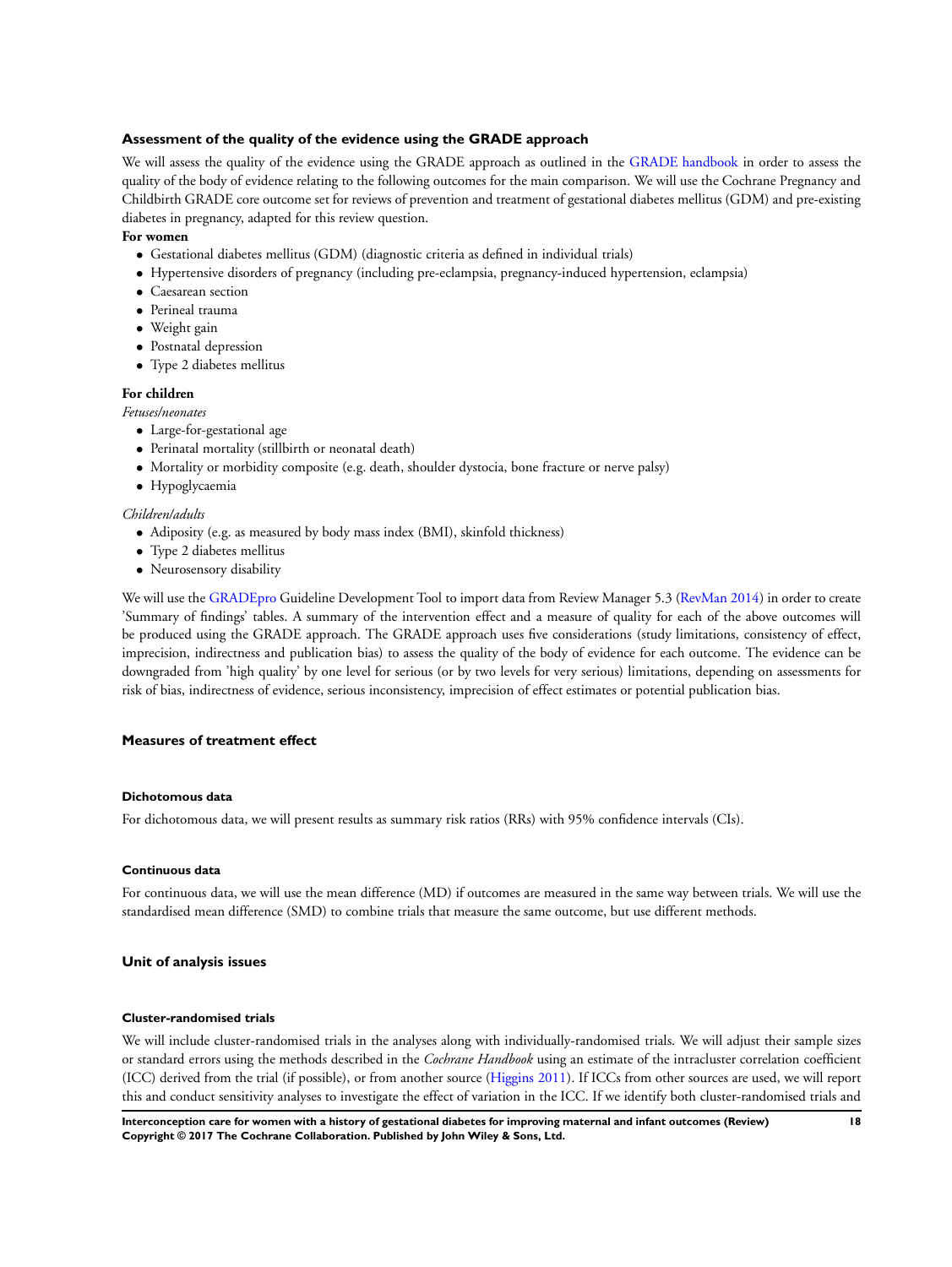individually-randomised trials, we plan to synthesise the relevant information. We will consider it reasonable to combine the results from both if there is little heterogeneity between the study designs and the interaction between the effect of intervention and the choice of randomisation unit is considered to be unlikely.

We will also acknowledge heterogeneity in the randomisation unit and perform a separate meta-analysis.

#### **Cross-over trials**

We will exclude cross-over trials from this review.

#### **Multi-armed trials**

Where a multi-armed trial is included, we will record and include all outcome data in the review as two-arm comparisons. We will include the data for the different arms in independent two-arm comparisons in separate meta-analyses. In instances where we cannot include the data in separate comparisons, we will combine it to create a single pair-wise comparison [\(Higgins 2011](#page-11-0)). If the control group is shared by two or more study arms, we will divide the control group between relevant subgroup categories to avoid double-counting the participants (for dichotomous data we will divide the events and the total population, while for continuous data we will assume the same mean and standard deviation (SD) but will divide the total population). We will describe the details in the 'Characteristics of included studies' tables.

#### **Dealing with missing data**

For included studies, we will note levels of attrition. We will explore the impact of including studies with high levels of missing data in the overall assessment of treatment effect by using sensitivity analysis.

We will carry out all outcome analyses, as far as possible, on an intention-to-treat basis i.e. we will attempt to include all participants randomised to each group in the analyses. The denominator for each outcome in each trial will be the number randomised minus any participants whose outcomes are known to be missing.

#### **Assessment of heterogeneity**

We will assess statistical heterogeneity in each meta-analysis using the Tau<sup>2</sup>, I<sup>2</sup> and Chi<sup>2</sup> statistics. We will regard heterogeneity as substantial if an I² is greater than 30% and either a Tau² is greater than zero, or there is a low P value (less than 0.10) in the Chi² test for heterogeneity.

#### **Assessment of reporting biases**

If there are 10 or more studies in the meta-analysis, we will investigate reporting biases (such as publication bias) using funnel plots. We will assess funnel plot asymmetry visually. If asymmetry is suggested by a visual assessment, we will perform exploratory analyses to investigate it.

#### **Data synthesis**

We will carry out statistical analysis using the Review Manager software ([RevMan 2014](#page-11-0)). We will use fixed-effect meta-analysis for combining data where it is reasonable to assume that studies are estimating the same underlying treatment effect, i.e. where trials are examining the same intervention, and the trials' populations and methods are judged sufficiently similar. If there is clinical heterogeneity sufficient to expect that the underlying treatment effects differ between trials, or if substantial statistical heterogeneity is detected, we will use random-effects meta-analysis to produce an overall summary if an average treatment effect across trials is considered clinically meaningful. The random-effects summary will be treated as the average of the range of possible treatment effects and we will discuss the clinical implications of treatment effects differing between trials. If the average treatment effect is not clinically meaningful, we will not combine trials. If we use random-effects analyses, we will present the results as the average treatment effect with 95% CIs, and the estimates of Tau² and I².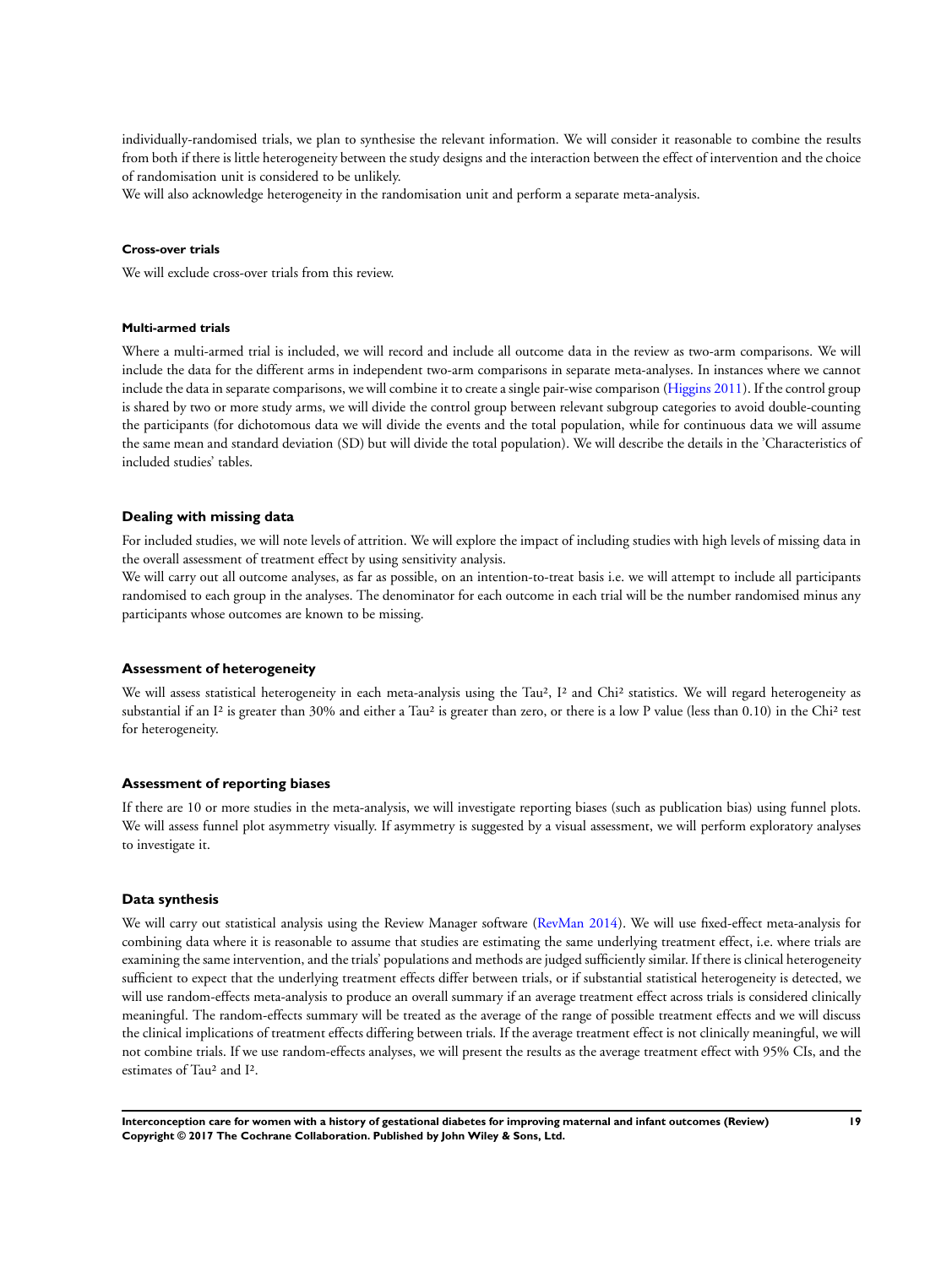#### **Subgroup analysis and investigation of heterogeneity**

If we identify substantial heterogeneity, we will investigate it using subgroup analyses and sensitivity analyses. We will consider whether an overall summary is meaningful, and if it is, use random-effects analysis to produce it.

We plan to carry out the following subgroup analyses.

- Periconceptual BMI (e.g. underweight versus normal range versus overweight versus obese versus morbidly obese).
- Polycystic ovarian syndrome (yes versus no).
- Diagnostic criteria for GDM in previous pregnancy (e.g. International Association of Diabetes and Pregnancy Study Groups criteria [\(IADPSG 2010](#page-11-0)) versus other).

• Management of GDM in previous pregnancy (e.g. non-pharmacological measures (dietary and lifestyle advice) versus oral antidiabetic agents versus insulin).

- Ethnicity (e.g. high risk versus low risk).
- Pregnancy interval (e.g. estimated date of delivery less than one year from last birth versus one year to five years from last birth versus more than five years from last birth).

We will restrict subgroup analyses to the review's primary outcomes.

We will assess differences between subgroups by interaction tests available within RevMan [\(RevMan 2014](#page-11-0)). We will report the results of subgroup analyses quoting the Chi² statistic and P value, and the interaction test I² value.

#### **Sensitivity analysis**

We plan to carry out sensitivity analysis on primary outcomes to explore the effect of trial quality where there is an overall high risk of bias associated with included trials or where quasi-randomised or cluster-randomised trials are included in the review. We will consider a study to be at overall high risk of bias if both concealment of allocation and attrition rates are assessed as being at high risk of bias. We plan to exclude studies of poor quality from the analysis (those rating as high risk in total overall risk of bias) or quasi-randomised or cluster-randomised trials in order to assess for any substantive difference in the overall result.

# **W H A T ' S N E W**

| Date | Event                                                                                         | Description                                                                                                                                  |
|------|-----------------------------------------------------------------------------------------------|----------------------------------------------------------------------------------------------------------------------------------------------|
|      | 7 April 2017 New search has been performed                                                    | Search updated and one new trial listed as 'awaiting clas-<br>sification', and one new trial listed as 'ongoing'. Planned<br>methods updated |
|      | 7 April 2017 New citation required but conclusions have not changed No change to conclusions. |                                                                                                                                              |

# **C O N T R I B U T I O N S O F A U T H O R S**

Emily Shepherd wrote the update of this review with regular input and feedback from Joanna Tieu, Philippa Middleton and Caroline Crowther.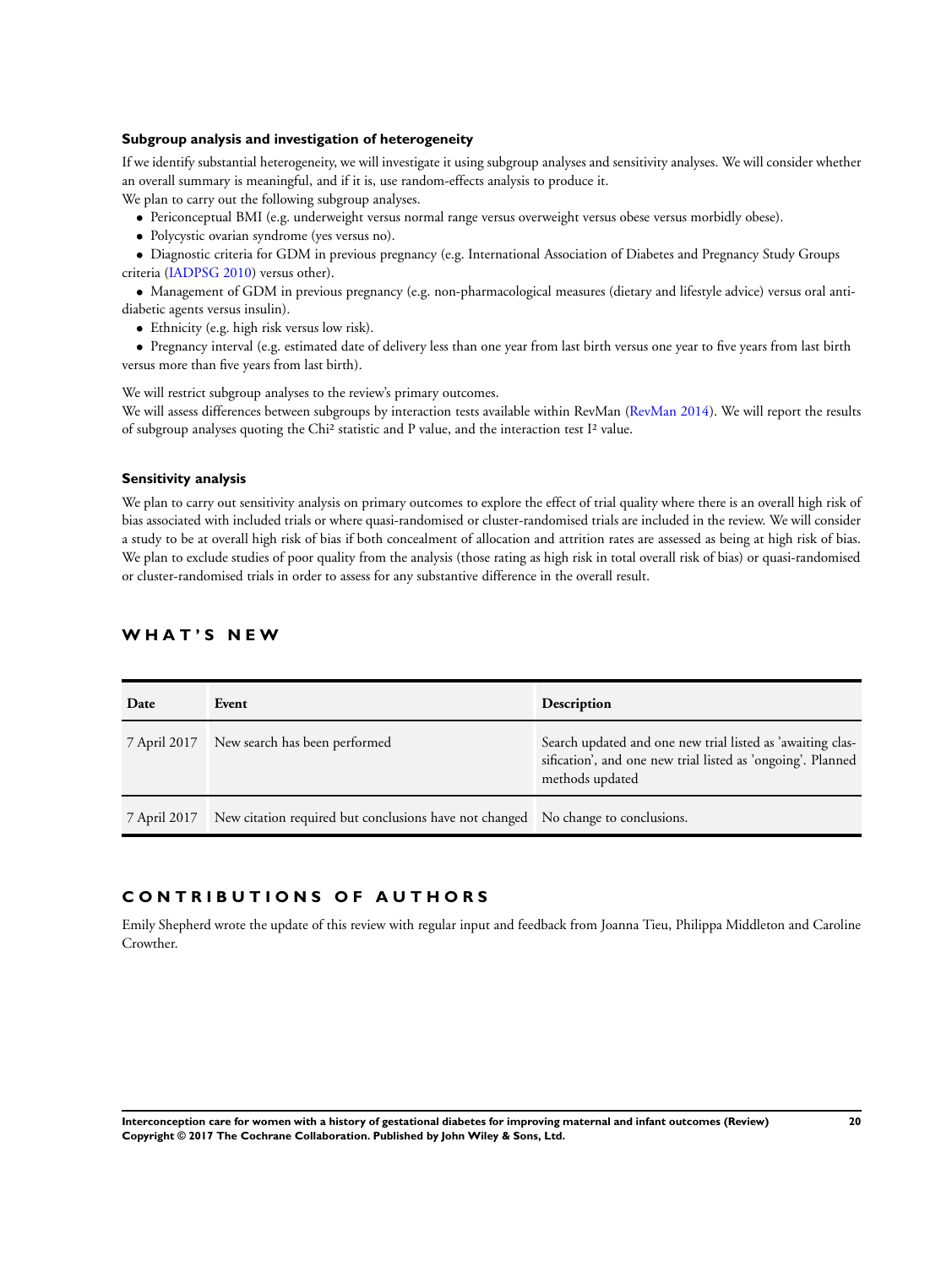# **D E C L A R A T I O N S O F I N T E R E S T**

Joanna Tieu: is supported by an NHMRC postgraduate scholarship and Arthritis Australia Ken Muirden fellowship (jointly funded by the Australian Rheumatology Association and Roche).

Emily Shepherd: none known.

Philippa Middleton: none known.

Caroline A Crowther: none known.

# **S O U R C E S O F S U P P O R T**

## **Internal sources**

• ARCH: Australian Research Centre for Health of Women and Babies, Robinson Research Institute, The University of Adelaide, Australia.

#### **External sources**

- Department of Health and Ageing, Australia.
- NHMRC: National Health and Medical Research Council, Australia.

Funding for the Pregnancy and Childbirth Australian and New Zealand Satellite

• NIHR: National Institute for Health Research, UK.

NIHR Cochrane Programme Grant Project: 13/89/05 - Pregnancy and childbirth systematic reviews to support clinical guidelines

# **DIFFERENCES BETWEEN PROTOCOL AND REVIEW**

In this update of the review:

• we updated the outcomes, using the standard outcome set agreed by consensus between review authors of Cochrane Pregnancy and Childbirth systematic reviews for prevention and treatment of gestational diabetes mellitus and pre-existing diabetes (which we adapted, as appropriate for this review question);

• we updated the planned methods to be in line with those in the standard template used by Cochrane Pregnancy and Childbirth (including use of the GRADE approach to assess the quality of the body of evidence and the use of 'Summary of findings' tables).

# **I N D E X T E R M S**

#### **Medical Subject Headings (MeSH)**

Diabetes, Gestational [∗prevention & control]; Preconception Care [∗methods]; Secondary Prevention